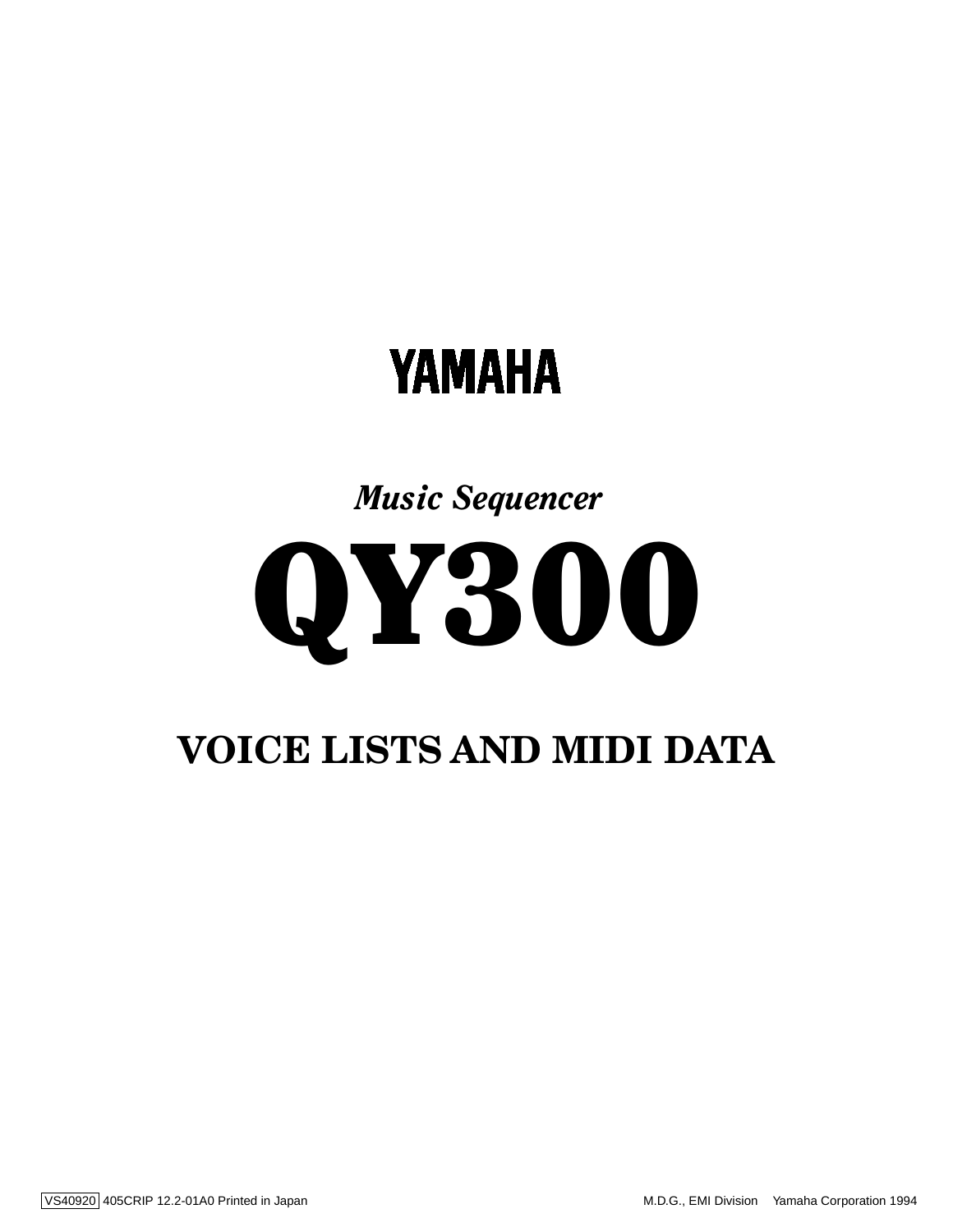| Program<br>$\#$ | Instrument<br>Group | Name                         | $LCD$           | Layer            | Program<br>$\#$ | Instrument<br>Group | Name                     | <b>LCD</b>      | Layer            |
|-----------------|---------------------|------------------------------|-----------------|------------------|-----------------|---------------------|--------------------------|-----------------|------------------|
| $\mathbf{1}$    |                     | <b>Acoustic Grand Piano</b>  | GrandPno        | 1                | 65              |                     | Soprano Sax              | SprnoSax        | 1                |
| $\overline{c}$  |                     | <b>Bright Acoustic Piano</b> | <b>BritePno</b> | $\mathbf{1}$     | 66              |                     | Alto Sax                 | Alto Sax        | 1                |
| 3               |                     | Electric Grand Piano         | E.Grand         | $\mathfrak{2}$   | 67              |                     | <b>Tenor Sax</b>         | TenorSax        | $\mathbf{1}$     |
| $\overline{4}$  |                     | Honky-tonk Piano             | HnkyTonk        | $\mathfrak{2}$   | 68              |                     | <b>Baritone Sax</b>      | Bari.Sax        | 1                |
| 5               | Piano               | Electric Piano 1             | E.Piano1        | $\mathfrak{2}$   | 69              | Reed                | Oboe                     | Oboe            | $\mathbf{1}$     |
| 6               |                     | Electric Piano 2             | E.Piano2        | $\mathfrak{2}$   | 70              |                     | English Horn             | Eng.Horn        | $\mathbf{1}$     |
| 7               |                     | Harpsichord                  | Harpsi.         | $\mathbf{1}$     | $\overline{71}$ |                     | Bassoon                  | Bassoon         | 1                |
| 8               |                     | Clavi                        | Clavi.          | $\mathbf{1}$     | $\overline{72}$ |                     | Clarinet                 | Clarinet        | $\mathbf{1}$     |
| 9               |                     | Celesta                      | Celesta         | $\mathbf{1}$     | 73              |                     | Piccolo                  | Piccolo         | $\mathbf{1}$     |
| 10              |                     | Glockenspiel                 | Glocken         | $\mathbf{1}$     | $\overline{74}$ |                     | Flute                    | Flute           | 1                |
| 11              |                     | Music Box                    | MusicBox        | $\mathfrak{2}$   | $\overline{75}$ |                     | Recorder                 | Recorder        | 1                |
| 12              | Chromatic           | Vibraphone                   | <b>Vibes</b>    | $\mathbf{1}$     | 76              |                     | Pan Flute                | PanFlute        | $\mathbf{1}$     |
| $\overline{13}$ | Percussion          | Marimba                      | Marimba         | $\mathbf{1}$     | $\overline{77}$ | Pipe                | <b>Blown Bottle</b>      | <b>Bottle</b>   | $\overline{2}$   |
| 14              |                     | Xylophone                    | Xylophon        | $\mathbf{1}$     | 78              |                     | Shakuhachi               | Shakhchi        | $\overline{c}$   |
| 15              |                     | <b>Tubular Bells</b>         | TubulBel        | $\mathbf{1}$     | 79              |                     | Whistle                  | Whistle         | $\mathbf{1}$     |
| 16              |                     | Dulcimer                     | Dulcimer        | $\mathfrak{2}$   | 80              |                     | Ocarina                  | Ocarina         | 1                |
| $\overline{17}$ |                     | Drawbar Organ                | DrawOrgn        | $\mathbf{1}$     | 81              |                     | Lead 1 (square)          | SquareLd        | $\overline{c}$   |
| 18              |                     | Percussive Organ             | PercOrgn        | $\mathbf{1}$     | 82              |                     | Lead 2 (sawtooth)        | Saw.Lead        | $\mathfrak{2}$   |
| 19              |                     | Rock Organ                   | RockOrgn        | $\mathbf{1}$     | 83              |                     | Lead 3 (calliope)        | CaliopLd        | $\overline{2}$   |
| 20              | Organ               | Church Organ                 | ChrchOrg        | $\mathfrak{2}$   | 84              | Synth Lead          | Lead 4 (chiff)           | Chiff Ld        | $\overline{2}$   |
| 21              |                     | Reed Organ                   | ReedOrgn        | $\mathbf{1}$     | 85              |                     | Lead 5 (charang)         | CharanLd        | $\overline{2}$   |
| $\overline{22}$ |                     | Accordion                    | Acordion        | $\mathfrak{2}$   | 86              |                     | Lead 6 (voice)           | Voice Ld        | $\overline{2}$   |
| 23              |                     | Hamonica                     | Harmnica        | $\mathbf{1}$     | 87              |                     | Lead 7 (fifths)          | Fifth Ld        | $\mathfrak{2}$   |
| 24              |                     | Tango Accordion              | TangoAcd        | $\mathbf{2}$     | 88              |                     | Lead 8 (bass+lead)       | Bass &Ld        | $\overline{2}$   |
| $\overline{25}$ |                     | Acoustic Guitar (nylon)      | NylonGtr        | $\mathbf{1}$     | 89              |                     | Pad 1 (new age)          | NewAgePd        | $\overline{2}$   |
| 26              |                     | Acoustic Guitar (steel)      | SteelGtr        | $\mathbf{1}$     | 90              |                     | Pad 2 (warm)             | Warm Pad        | $\overline{c}$   |
| 27              |                     | Electric Guitar (jazz)       | Jazz Gtr        | $\mathbf{1}$     | 91              |                     | Pad 3 (polysynth)        | PolySyPd        | $\mathfrak{2}$   |
| $\overline{28}$ | Guitar              | Electric Guitar (clean)      | CleanGtr        | $\mathfrak{2}$   | 92              | Synth Pad           | Pad 4 (choir)            | ChoirPad        | $\overline{2}$   |
| $\overline{29}$ |                     | Electric Guitar (muted)      | Mute.Gtr        | $\mathbf{1}$     | 93              |                     | Pad 5 (bowed)            | <b>BowedPad</b> | $\overline{2}$   |
| 30              |                     | Overdriven Guitar            | Ovrdrive        | $\mathbf{1}$     | 94              |                     | Pad 6 (metallic)         | MetalPad        | $\overline{2}$   |
| $\overline{31}$ |                     | <b>Distortion Guitar</b>     | Dist.Gtr        | $\mathbf{1}$     | 95              |                     | Pad 7 (halo)             | Halo Pad        | $\overline{2}$   |
| $\overline{32}$ |                     | <b>Guitar Harmonics</b>      | GtrHarmo        | $\mathbf{1}$     | 96              |                     | Pad 8 (sweep)            | SweepPad        | $\mathfrak{2}$   |
| 33              |                     | <b>Acoustic Bass</b>         | Aco.Bass        | $\mathbf{1}$     | 97              |                     | FX 1 (rain)              | Rain            | $\overline{c}$   |
| $\overline{34}$ |                     | Electric Bass (finger)       | FngrBass        | $\mathbf{1}$     | 98              |                     | FX 2 (soundtrack)        | SoundTrk        | $\overline{2}$   |
| 35              |                     | Electric Bass (pick)         | PickBass        | $\mathbf{1}$     | 99              |                     | FX 3 (crystal)           | Crystal         | $\overline{c}$   |
| 36              | <b>Bass</b>         | <b>Fretless Bass</b>         | Fretless        | $\mathbf{1}$     | 100             | Synth Effects       | FX 4 (atmosphere)        | Atmosphr        | $\mathfrak{2}$   |
| $\overline{37}$ |                     | Slap Bass 1                  | SlapBas1        | $\mathbf{1}$     | 101             |                     | FX 5 (brightness)        | Bright          | $\overline{2}$   |
| 38              |                     | Slap Bass 2                  | SlapBas2        | $\mathbf{1}$     | 102             |                     | FX 6 (goblins)           | Goblins         | $\overline{2}$   |
| 39              |                     | Synth Bass 1                 | SynBass1        | $\mathbf{1}$     | 103             |                     | FX 7 (echoes)            | Echoes          | $\overline{c}$   |
| 40              |                     | Synth Bass 2                 | SynBass2        | $\mathbf{1}$     | 104             |                     | $FX 8 (sci-fi)$          | <b>SF</b>       | 2                |
| 41              |                     | Violin                       | Violin          | $\mathbf{1}$     | 105             |                     | Sitar                    | Sitar           | $\mathbf{1}$     |
| 42              |                     | Viola                        | Viola           | $\mathbf{1}$     | 106             |                     | Banjo                    | Banjo           | $\mathbf{1}$     |
| 43              |                     | Cello                        | Cello           | $\mathbf{1}$     | 107             |                     | Shamisen                 | Shamisen        | 1                |
| 44              | <b>Strings</b>      | Contrabass                   | ContraBs        | $\mathbf{1}$     | 108             | Ethnic              | Koto                     | Koto            | 1                |
| 45              |                     | <b>Tremolo Strings</b>       | Trem.Str        | $\mathbf{1}$     | 109             |                     | Kalimba                  | Kalimba         | $\mathbf{1}$     |
| 46              |                     | Pizzicato Strings            | Pizz.Str        | $\boldsymbol{2}$ | 110             |                     | Bagpipe                  | Bagpipe         | $\overline{c}$   |
| 47              |                     | Orchestral Harp              | Harp            | $\mathbf{1}$     | 111             |                     | Fiddle                   | Fiddle          | $\mathbf{1}$     |
| 48              |                     | Timpani                      | Timpani         | $\mathbf{1}$     | 112             |                     | Shanai                   | Shanai          | $\mathbf{1}$     |
| 49              |                     | <b>String Ensemble 1</b>     | Strings1        | $\mathbf{1}$     | 113             |                     | Tinkle Bell              | TnklBell        | 2                |
| 50              |                     | <b>String Ensemble 2</b>     | Strings2        | $\mathbf{1}$     | 114             |                     | Agogo                    | Agogo           | $\mathbf{1}$     |
| 51              |                     | Synth Strings 1              | Syn.Str1        | $\mathbf{2}$     | 115             |                     | <b>Steel Drums</b>       | SteelDrm        | $\overline{2}$   |
| $\overline{52}$ | Ensemble            | Synth Strings 2              | Syn.Str2        | $\overline{c}$   | 116             | Percussive          | Woodblock                | <b>WoodBlok</b> | 1                |
| 53              |                     | Choir Aahs                   | ChoirAah        | $\mathbf{1}$     | 117             |                     | Taiko Drum               | TaikoDrm        | 1                |
| 54              |                     | Voice Oohs                   | VoiceOoh        | $\mathbf{1}$     | 118             |                     | Melodic Tom              | MelodTom        | $\mathbf{1}$     |
| $\overline{55}$ |                     | Synth Voice                  | SynVoice        | $\mathbf{1}$     | 119             |                     | Synth Drum               | Syn.Drum        | 1                |
| 56              |                     | Orchestra Hit                | Orch.Hit        | $\mathbf{1}$     | 120             |                     | Reverse Cymbal           | RevCymbl        | $\mathbf{1}$     |
| 57              |                     | Trumpet                      | Trumpet         | $\mathbf{1}$     | 121             |                     | <b>Guitar Fret Noise</b> | FretNoiz        | 1                |
| 58              |                     | Trombone                     | Trombone        | $\mathbf{1}$     | 122             |                     | <b>Breath Noise</b>      | <b>BrthNoiz</b> | 1                |
| 59              |                     | Tuba                         | Tuba            | $\mathbf{1}$     | 123             |                     | Seashore                 | Seashore        | $\boldsymbol{2}$ |
| 60              | <b>Brass</b>        | Muted Trumpet                | Mute.Trp        | $\mathbf{1}$     | 124             | Sound Effects       | <b>Bird Tweet</b>        | Tweet           | $\overline{2}$   |
| 61              |                     | French Horn                  | Fr.Horn         | $\mathbf{1}$     | 125             |                     | <b>Telephone Ring</b>    | Telphone        | $\mathbf{1}$     |
| 62              |                     | <b>Brass Section</b>         | <b>BrasSect</b> | $\mathbf{1}$     | 126             |                     | Helicopter               | Helicptr        | $\overline{c}$   |
| 63              |                     | Synth Brass 1                | SynBras1        | $\boldsymbol{2}$ | 127             |                     | Applause                 | Applause        | $\overline{c}$   |
| 64              |                     | Synth Brass 2                | SynBras2        | $\mathbf{2}$     | 128             |                     | Gunshot                  | Gunshot         | 1                |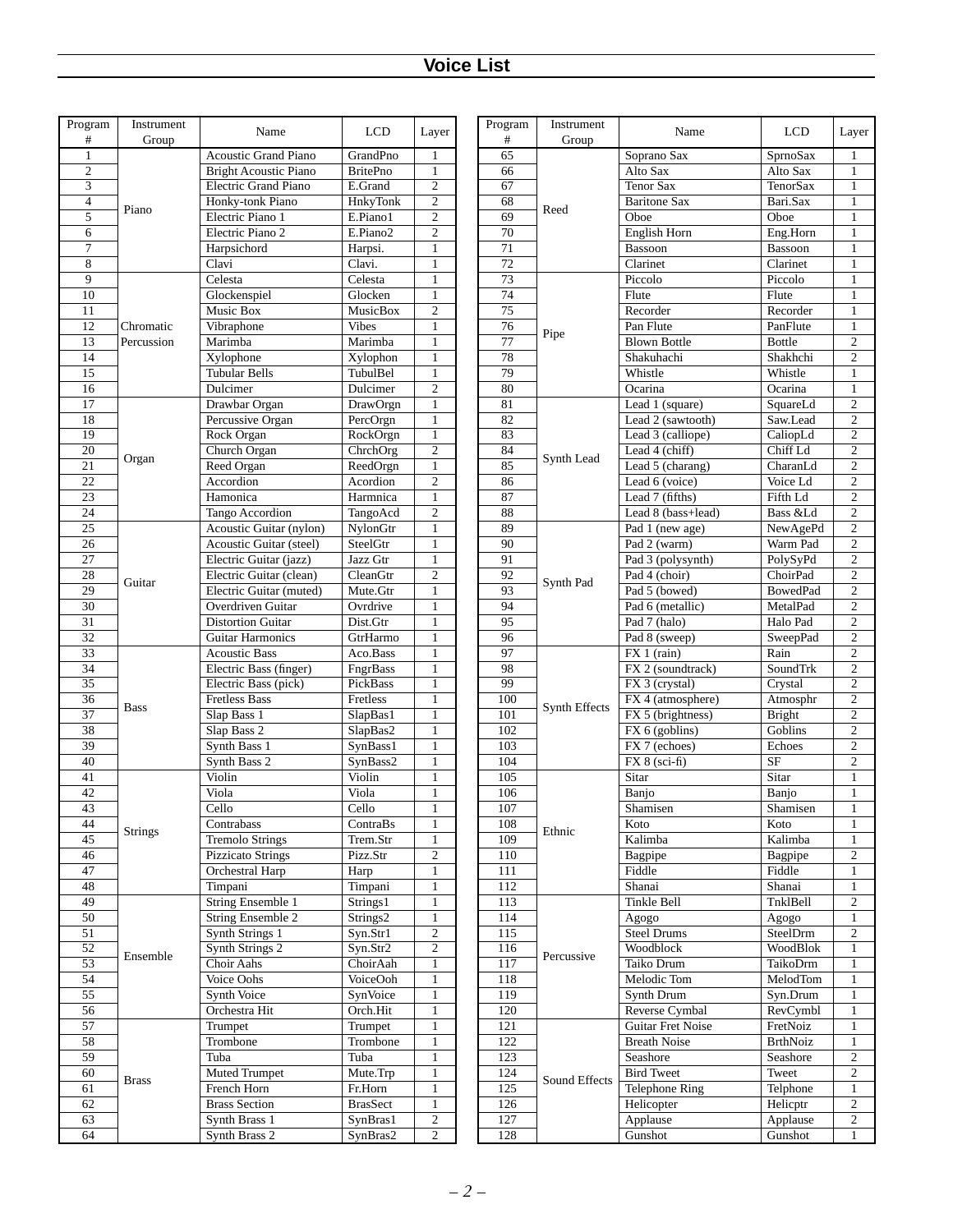|          | pgm#                                    |         | Key Off Alternate | $\mathbf{1}$                    | 9          | 17              | 25              | 26                 | 33         | 41                | 49                |
|----------|-----------------------------------------|---------|-------------------|---------------------------------|------------|-----------------|-----------------|--------------------|------------|-------------------|-------------------|
| Note#    | Note                                    |         |                   | Standard Kit                    | Room Kit   | Rock Kit        | Electro Kit     | Analog Kit         | Jazz Kit   | <b>Brush Kit</b>  | Classic Kit       |
| 23       | В                                       |         |                   | Click L                         |            |                 |                 |                    |            |                   |                   |
| 24       | $\mathsf C$                             |         |                   | Click H                         |            |                 |                 |                    |            |                   |                   |
| 25       | Сŧ                                      |         |                   | Brush Tap                       |            |                 |                 |                    |            |                   |                   |
| 26       | D                                       | O       |                   | Brush Swirl L                   |            |                 |                 |                    |            |                   |                   |
| 27       | Dŧ                                      |         |                   | <b>Brush Slap</b>               |            |                 |                 |                    |            |                   |                   |
| 28       | Е                                       | O       |                   | Brush Swirl H                   |            |                 | Reverse Cymbal  | Reverse Cymbal     |            |                   |                   |
| 29       | F                                       | $\circ$ |                   | Snare Roll                      |            |                 |                 |                    |            |                   |                   |
| 30       | Fŧ                                      |         |                   | Castanet                        |            |                 | Hi Q            | Hi Q               |            |                   |                   |
| 31       | G                                       |         |                   | Snare L                         |            | SD Power M      | Snare M         | SD Power H         |            | Brush Slap L      |                   |
| 32       | Gŧ                                      |         |                   | <b>Sticks</b>                   |            |                 |                 |                    |            |                   |                   |
| 33<br>34 | Α<br>Aŧ                                 |         |                   | Bass Drum L<br>Open Rim Shot    |            | Bass Drum M     | Bass Drum H     | Bass Drum M        |            |                   |                   |
| 35       | в                                       |         |                   | Bass Drum M                     |            | Bass Drum H     | <b>BD Power</b> | <b>BD Analog L</b> |            |                   |                   |
| 36       | C<br>$\mathbf{1}$                       |         |                   | Bass Drum H                     |            | <b>BD</b> Power | <b>BD</b> Gate  | <b>BD Analog H</b> |            |                   | Gran Casa         |
| 37       | Сŧ<br>$\mathbf{1}$                      |         |                   | Side Stick                      |            |                 |                 | Analog Side Stick  |            |                   |                   |
| 38       | D<br>$\mathbf{1}$                       |         |                   | Snare M                         |            | SD Rock         | SD Power L      | Analog Snare L     |            | <b>Brush Slap</b> |                   |
| 39       | Dŧ<br>$\mathbf{1}$                      |         |                   | Hand Clap                       |            |                 |                 |                    |            |                   |                   |
| 40       | Ε<br>$\mathbf{1}$                       |         |                   | Snare H                         |            | SD Power Rim    | SD Power H      | Analog Snare H     |            | <b>Brush Tap</b>  |                   |
| 41       | F<br>$\mathbf{1}$                       |         |                   | Floor Tom L                     | Room Tom 1 | Power Tom 1     | E Tom 1         | Analog Tom 1       | Jazz Tom 1 | Brush Tom 1       | Jazz Tom 1        |
| 42       | Fŧ<br>$\mathbf{1}$                      |         | $\mathbf{1}$      | Closed Hi Hat                   |            |                 |                 | Analog HH Closed 1 |            |                   |                   |
| 43       | G<br>$\mathbf{1}$                       |         |                   | Floor Tom H                     | Room Tom 2 | Power Tom 2     | E Tom 2         | Analog Tom 2       | Jazz Tom 2 | Brush Tom 2       | Jazz Tom 2        |
| 44       | Gŧ<br>$\mathbf{1}$                      |         | $\mathbf{1}$      | Pedal Hi-Hat                    |            |                 |                 | Analog HH Closed 2 |            |                   |                   |
| 45       | $\mathbf{1}$<br>Α                       |         |                   | Low Tom                         | Room Tom 3 | Power Tom 3     | E Tom 3         | Analog Tom 3       | Jazz Tom 3 | Brush Tom 3       | Jazz Tom 3        |
| 46       | A‡<br>$\mathbf{1}$                      |         | $\mathbf{1}$      | Hi-Hat Open                     |            |                 |                 | Analog HH Open     |            |                   |                   |
| 47       | В<br>$\mathbf{1}$                       |         |                   | Mid Tom L                       | Room Tom 4 | Power Tom 4     | E Tom 4         | Analog Tom 4       | Jazz Tom 4 | Brush Tom 4       | Jazz Tom 4        |
| 48       | C<br>$\overline{\mathbf{c}}$            |         |                   | Mid Tom H                       | Room Tom 5 | Power Tom 5     | E Tom 5         | Analog Tom 5       | Jazz Tom 5 | Brush Tom 5       | Jazz Tom 5        |
| 49       | Сŧ<br>$\sqrt{2}$                        |         |                   | Crash Cymbal 1                  |            |                 |                 |                    |            |                   | Hand Cym.Open L   |
| 50       | $\sqrt{2}$<br>D                         |         |                   | High Tom                        | Room Tom 6 | Power Tom 6     | E Tom 6         | Analog Tom 6       | Jazz Tom 6 | Brush Tom 6       | Jazz Tom 6        |
| 51<br>52 | D:<br>$\sqrt{2}$<br>Ε<br>$\sqrt{2}$     |         |                   | Ride Cymbal 1<br>Chinese Cymbal |            |                 |                 |                    |            |                   | Hand Cym.Closed L |
| 53       | F<br>$\mathbf 2$                        |         |                   | Ride Cymbal Cup                 |            |                 |                 |                    |            |                   |                   |
| 54       | $\mathbf 2$<br>Fŧ                       |         |                   | Tambourine                      |            |                 |                 |                    |            |                   |                   |
| 55       | G<br>$\sqrt{2}$                         |         |                   | Splash Cymbal                   |            |                 |                 |                    |            |                   |                   |
| 56       | Gŧ<br>$\sqrt{2}$                        |         |                   | Cowbell                         |            |                 |                 |                    |            |                   |                   |
| 57       | $\sqrt{2}$<br>А                         |         |                   | Crash Cymbal 2                  |            |                 |                 |                    |            |                   | Hand Cym.Open H   |
| 58       | $\sqrt{2}$<br>Aŧ                        |         |                   | Vibraslap                       |            |                 |                 |                    |            |                   |                   |
| 59       | В<br>$\overline{c}$                     |         |                   | Ride Cymbal 2                   |            |                 |                 |                    |            |                   | Hand Cym.Closed H |
| 60       | C<br>3                                  |         |                   | Bongo H                         |            |                 |                 |                    |            |                   |                   |
| 61       | Сŧ<br>3                                 |         |                   | Bongo L                         |            |                 |                 |                    |            |                   |                   |
| 62       | D<br>3                                  |         |                   | Conga H Mute                    |            |                 |                 | Analog Conga H     |            |                   |                   |
| 63       | $\mathsf 3$<br>Dŧ                       |         |                   | Conga H Open                    |            |                 |                 | Analog Conga M     |            |                   |                   |
| 64       | E<br>$\mathbf 3$                        |         |                   | Conga L                         |            |                 |                 | Analog Conga L     |            |                   |                   |
| 65<br>66 | $\mathbf 3$<br>F.<br>3<br>Fŧ            |         |                   | Timbale H<br>Timbale L          |            |                 |                 |                    |            |                   |                   |
| 67       | 3<br>G                                  |         |                   | High Agogo                      |            |                 |                 |                    |            |                   |                   |
| 68       | G#<br>$\overline{\mathbf{3}}$           |         |                   | Low Agogo                       |            |                 |                 |                    |            |                   |                   |
| 69       | A<br>3                                  |         |                   | Cabassa                         |            |                 |                 |                    |            |                   |                   |
| 70       | A‡<br>$\mathbf 3$                       |         |                   | Maracas                         |            |                 |                 |                    |            |                   |                   |
| 71       | B<br>3                                  | O       |                   | Samba Whistle H                 |            |                 |                 |                    |            |                   |                   |
| 72       | C<br>4                                  | $\circ$ |                   | Samba Whistle L                 |            |                 |                 |                    |            |                   |                   |
| 73       | Сŧ<br>$\overline{4}$                    |         |                   | Guiro Short                     |            |                 |                 |                    |            |                   |                   |
| 74       | D<br>4                                  | O       |                   | Guiro Long                      |            |                 |                 |                    |            |                   |                   |
| 75       | D‡<br>$\sqrt{4}$                        |         |                   | Claves                          |            |                 |                 |                    |            |                   |                   |
| 76       | l E<br>$\sqrt{4}$                       |         |                   | Wood Block H                    |            |                 |                 |                    |            |                   |                   |
| 77       | F<br>$\sqrt{4}$                         |         |                   | Wood Block L                    |            |                 |                 |                    |            |                   |                   |
| 78       | Fŧ<br>$\sqrt{4}$                        |         |                   | Cuica Mute                      |            |                 | Scratch Push    | Scratch Push       |            |                   |                   |
| 79       | G<br>$\sqrt{4}$                         |         |                   | Cuica Open                      |            |                 | Scratch Pull    | Scratch Pull       |            |                   |                   |
| 80       | G‡<br>$\overline{4}$                    |         | $\overline{c}$    | Triangle Mute                   |            |                 |                 |                    |            |                   |                   |
| 81       | 4<br>A                                  |         | $\overline{2}$    | Triangle Open                   |            |                 |                 |                    |            |                   |                   |
| 82       | A‡<br>$\sqrt{4}$                        |         |                   | Shaker                          |            |                 |                 |                    |            |                   |                   |
| 83<br>84 | B<br>$\overline{4}$<br>$\mathbf 5$<br>C |         |                   | Jingle Bell<br><b>Bell Tree</b> |            |                 |                 |                    |            |                   |                   |
| 85       | C‡<br>5                                 |         |                   | Hi Q                            |            |                 |                 |                    |            |                   |                   |
|          |                                         |         |                   |                                 |            |                 |                 |                    |            |                   |                   |



**Same as Standard Kit** : Same as Standard Kit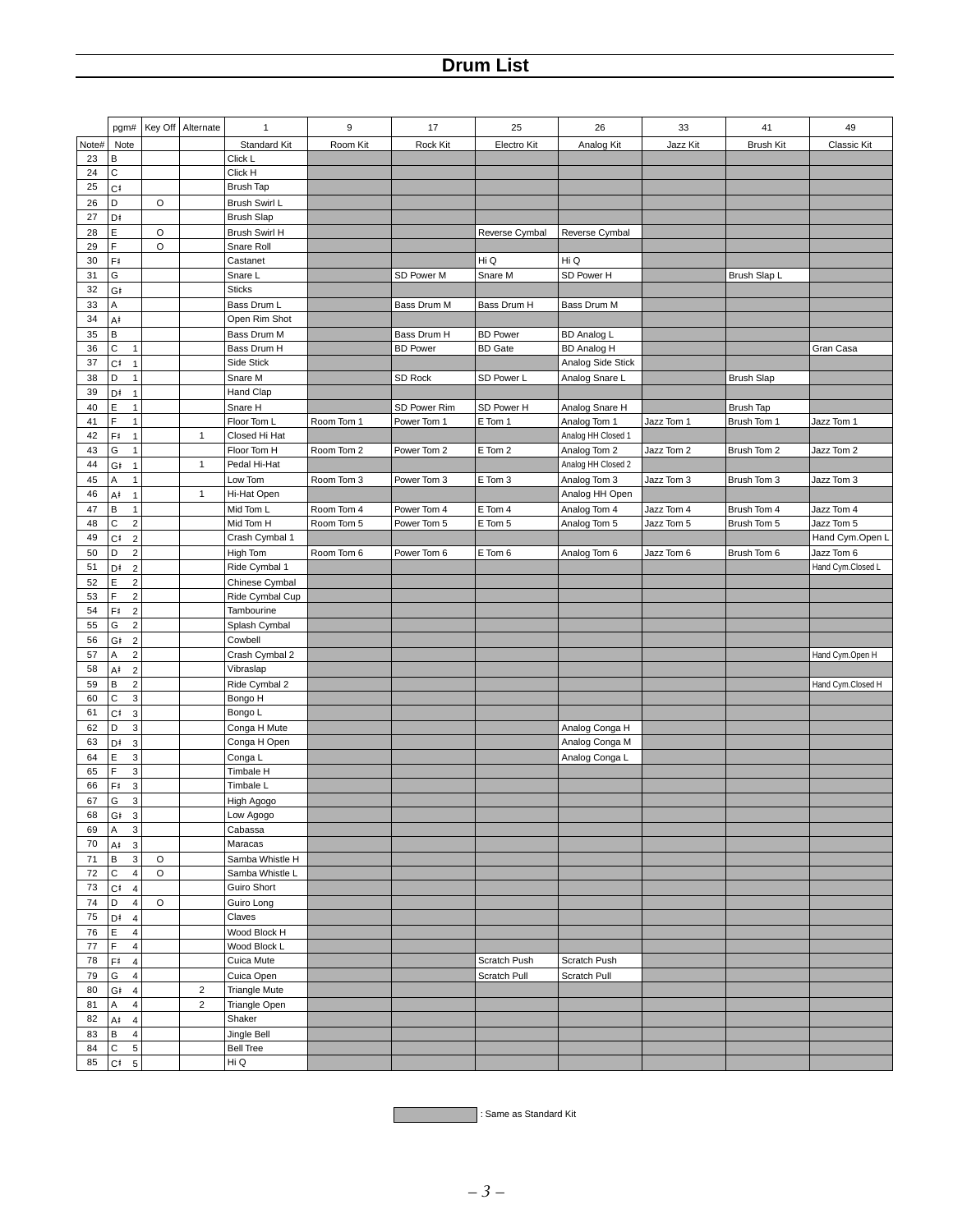| <b>Instrument Category</b> | Beat     | Type              | Num.                     | Sum of each category | <b>Instrument Category</b> | Beat     | Type                | Num.                     | Sum of each category |
|----------------------------|----------|-------------------|--------------------------|----------------------|----------------------------|----------|---------------------|--------------------------|----------------------|
|                            | 8 beat   | Main              | 83                       |                      |                            |          | Ending              | 19                       |                      |
|                            |          | <b>Fill Loop</b>  | 87                       |                      |                            |          | Specific            | 15                       |                      |
|                            |          | <b>Fill Cross</b> | 89                       |                      |                            |          | General             | $\overline{\phantom{m}}$ |                      |
|                            |          |                   |                          |                      |                            |          |                     |                          |                      |
|                            |          | Intro             | 42                       |                      |                            | 3/4 beat | Main                | 11                       |                      |
|                            |          | Ending            | 43                       |                      | Guitar chord (GC)          |          | Fill Loop           | 7                        |                      |
|                            |          | Specific          | $\overline{20}$          |                      |                            |          | <b>Fill Cross</b>   | $\overline{7}$           |                      |
|                            |          | General           | 86                       |                      |                            |          | Intro               | $\overline{3}$           |                      |
|                            | 16 beat  | Main              | 50                       |                      |                            |          | Ending              | $\overline{4}$           |                      |
|                            |          | <b>Fill Loop</b>  | 50                       |                      |                            |          | Specific            | $\overline{\phantom{0}}$ |                      |
|                            |          | <b>Fill Cross</b> | 49                       |                      |                            |          | General             | $\overline{\phantom{0}}$ | 412                  |
|                            |          |                   |                          |                      |                            |          |                     |                          |                      |
| Drums (DR)                 |          | Intro             | $\overline{23}$          |                      |                            | 8 beat   | Main                | 21                       |                      |
|                            |          | Ending            | $\overline{25}$          |                      |                            |          | Fill Loop           | 14                       |                      |
|                            |          | Specific          | 83                       |                      |                            |          | <b>Fill Cross</b>   | 16                       |                      |
|                            |          | General           | $\overline{35}$          |                      |                            |          | Intro               | 6                        |                      |
|                            | 3/4 beat | Main              | $\overline{24}$          |                      |                            |          | Ending              | 10                       |                      |
|                            |          | <b>Fill Loop</b>  | $\overline{22}$          |                      |                            |          | Specific            | 11                       |                      |
|                            |          | <b>Fill Cross</b> | $\overline{23}$          |                      |                            |          | General             | $\overline{\phantom{0}}$ |                      |
|                            |          |                   | 12                       |                      |                            |          | Main                | $\overline{9}$           |                      |
|                            |          | Intro             |                          |                      |                            | 16 beat  |                     |                          |                      |
|                            |          | Ending            | 12                       |                      |                            |          | Fill Loop           | $6\overline{}$           |                      |
|                            |          | Specific          | $\overline{\phantom{a}}$ |                      |                            |          | <b>Fill Cross</b>   | $\overline{4}$           |                      |
|                            |          | General           | $\overline{7}$           | 865                  | Guitar riff (GR)           |          | Intro               | $\overline{2}$           |                      |
|                            | 8 beat   | Main              | $\overline{19}$          |                      |                            |          | Ending              | $\overline{2}$           |                      |
|                            |          | Fill Loop         | $\overline{21}$          |                      |                            |          | Specific            | 14                       |                      |
|                            |          | <b>Fill Cross</b> | $\overline{22}$          |                      |                            |          | General             | $\overline{\phantom{a}}$ |                      |
|                            |          | Intro             | $\overline{8}$           |                      |                            | 3/4 beat | Main                | $\mathbf{1}$             |                      |
|                            |          | Ending            | 12                       |                      |                            |          | Fill Loop           | $\overline{\phantom{a}}$ |                      |
|                            |          | Specific          | $\overline{7}$           |                      |                            |          | <b>Fill Cross</b>   | $\overline{\phantom{a}}$ |                      |
|                            |          |                   |                          |                      |                            |          |                     |                          |                      |
|                            |          | General           | $\overline{17}$          |                      |                            |          | Intro               | $\mathbf{1}$             |                      |
|                            | 16 beat  | Main              | $\overline{29}$          |                      |                            |          | Ending              | $\overline{\phantom{0}}$ |                      |
|                            |          | <b>Fill Loop</b>  | 33                       |                      |                            |          | Specific            | $\overline{\phantom{0}}$ |                      |
|                            |          | <b>Fill Cross</b> | $\overline{29}$          |                      |                            |          | General             | $\overline{\phantom{0}}$ | 117                  |
| Percussion (PC)            |          | Intro             | 13                       |                      |                            | 8 beat   | Main                | 82                       |                      |
|                            |          | Ending            | $\overline{18}$          |                      |                            |          | Fill Loop           | 75                       |                      |
|                            |          | Specific          | 42                       |                      |                            |          | <b>Fill Cross</b>   | 76                       |                      |
|                            |          | General           | $\overline{12}$          |                      |                            |          | Intro               | $\overline{22}$          |                      |
|                            | 3/4 beat | Main              | 4                        |                      |                            |          | Ending              | 39                       |                      |
|                            |          | Fill Loop         | $\overline{2}$           |                      |                            |          | Specific            | $\overline{5}$           |                      |
|                            |          | Fill Cross        |                          |                      |                            |          |                     |                          |                      |
|                            |          |                   | $\mathbf{1}$             |                      |                            |          | General             | 68                       |                      |
|                            |          | Intro             | $\mathbf{1}$             |                      |                            | 16 beat  | Main                | 49                       |                      |
|                            |          | Ending            | $\overline{\phantom{a}}$ |                      |                            |          | Fill Loop           | $\overline{47}$          |                      |
|                            |          | Specific          | $\overline{\phantom{a}}$ |                      |                            |          | <b>Fill Cross</b>   | 35                       |                      |
|                            |          | General           | $\equiv$                 | 290                  | Kbd chord (KC)             |          | Intro               | $\overline{11}$          |                      |
|                            | 8 beat   | Main              | 65                       |                      |                            |          | Ending              | $\overline{26}$          |                      |
|                            |          | Fill Loop         | 67                       |                      |                            |          | Specific            | $\overline{25}$          |                      |
|                            |          | <b>Fill Cross</b> | 75                       |                      |                            |          | General             | $\overline{\phantom{m}}$ |                      |
|                            |          | Intro             | $\overline{26}$          |                      |                            | 3/4 beat | Main                | 28                       |                      |
|                            |          | Ending            | $\overline{36}$          |                      |                            |          | Fill Loop           | $\overline{21}$          |                      |
|                            |          | Specific          | $\overline{3}$           |                      |                            |          | <b>Fill Cross</b>   | $\overline{22}$          |                      |
|                            |          |                   |                          |                      |                            |          |                     |                          |                      |
|                            |          | General           | $\overline{8}$           |                      |                            |          | Intro               | 10                       |                      |
|                            | 16 beat  | Main              | 45                       |                      |                            |          | Ending              | 14                       |                      |
|                            |          | Fill Loop         | 40                       |                      |                            |          | Specific            | $\overline{\phantom{a}}$ |                      |
|                            |          | <b>Fill Cross</b> | 45                       |                      |                            |          | General             | $\overline{\phantom{a}}$ | 655                  |
| Bass (BA)                  |          | Intro             | $\overline{19}$          |                      |                            | 8 beat   | Main                | 12                       |                      |
|                            |          | Ending            | $\overline{27}$          |                      |                            |          | Fill Loop           | 12                       |                      |
|                            |          | Specific          | 47                       |                      |                            |          | <b>Fill Cross</b>   | 16                       |                      |
|                            |          | General           | $\overline{2}$           |                      |                            |          | Intro               | $\overline{2}$           |                      |
|                            | 3/4 beat | Main              | $\overline{19}$          |                      |                            |          | Ending              | 9                        |                      |
|                            |          | Fill Loop         | 19                       |                      |                            |          | Specific            | 6                        |                      |
|                            |          | <b>Fill Cross</b> | 16                       |                      |                            |          | General             | $\overline{\phantom{a}}$ |                      |
|                            |          | Intro             | 11                       |                      |                            | 16 beat  | Main                | 19                       |                      |
|                            |          |                   |                          |                      |                            |          |                     |                          |                      |
|                            |          | Ending            | $\overline{12}$          |                      |                            |          | Fill Loop           | 17                       |                      |
|                            |          | Specific          | $\overline{\phantom{a}}$ |                      |                            |          | Fill Cross          | 18                       |                      |
|                            |          | General           | $\overline{\phantom{a}}$ | 582                  | Kbd Riff (KR)              |          | Intro               | $\overline{5}$           |                      |
|                            | 8 beat   | Main              | 62                       |                      |                            |          | Ending              | $\overline{7}$           |                      |
|                            |          | Fill Loop         | 54                       |                      |                            |          | Specific            | 31                       |                      |
|                            |          | <b>Fill Cross</b> | 61                       |                      |                            |          | General             | $\overline{\phantom{a}}$ |                      |
|                            |          | Intro             | $\overline{22}$          |                      |                            | 3/4 beat | Main                | $\overline{3}$           |                      |
|                            |          | Ending            | $\overline{36}$          |                      |                            |          | Fill Loop           | $\overline{3}$           |                      |
| Guitar chord (GC)          |          | Specific          | 5                        |                      |                            |          | <b>Fill Cross</b>   | 5 <sup>5</sup>           |                      |
|                            |          | General           | $\overline{7}$           |                      |                            |          | Intro               | 4                        |                      |
|                            | 16 beat  | Main              | 30                       |                      |                            |          | Ending              | 3                        |                      |
|                            |          |                   |                          |                      |                            |          |                     |                          |                      |
|                            |          | Fill Loop         | 30                       |                      |                            |          | Specific            | $\overline{\phantom{0}}$ |                      |
|                            |          | <b>Fill Cross</b> | $\overline{29}$          |                      |                            |          | General             | $\overline{\phantom{0}}$ | 172                  |
|                            |          | Intro             | 10                       |                      |                            |          | <b>Total Phrase</b> |                          | 3093                 |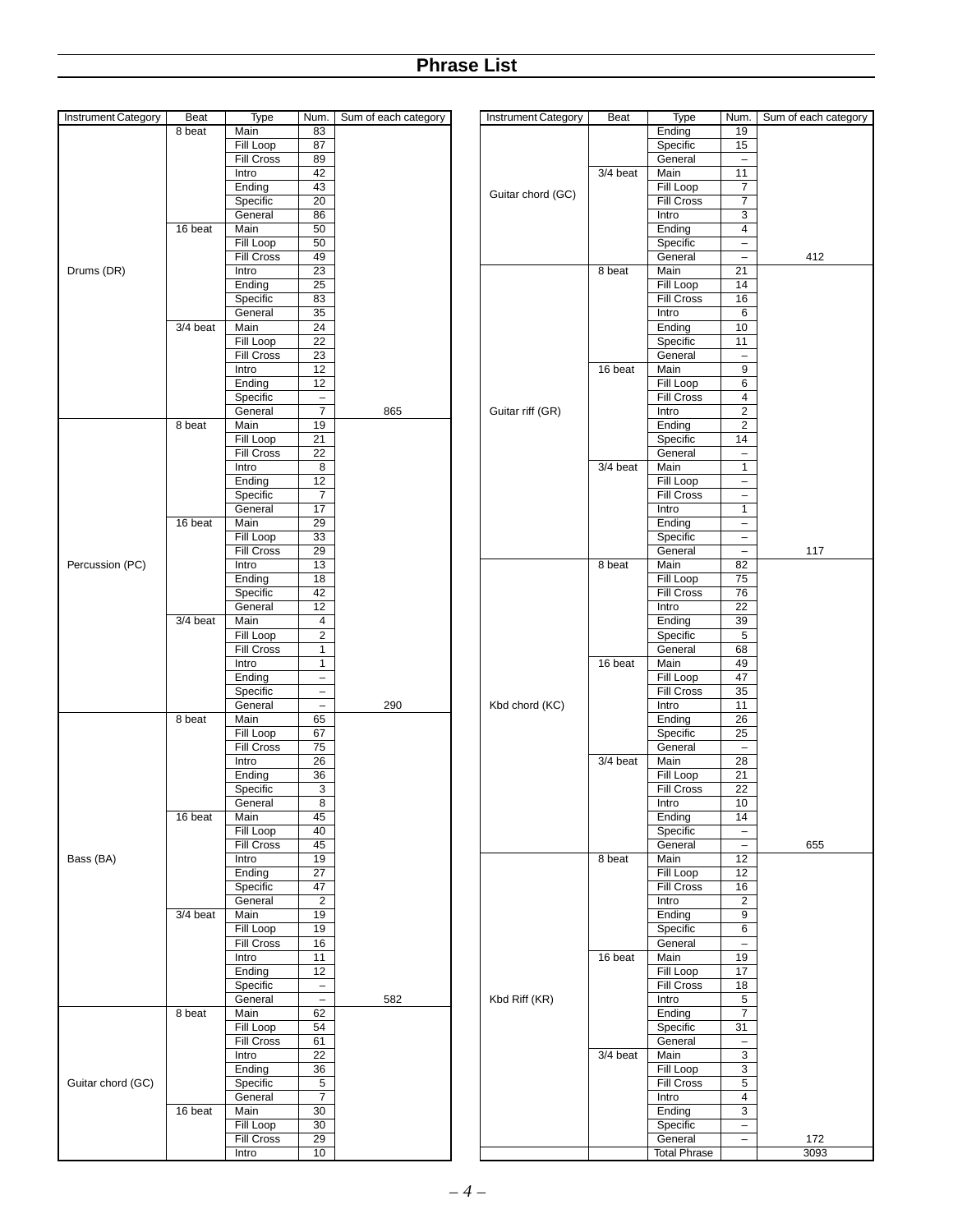| Chord Type       | 3-note Chord | 4-note Chord     | 5-note Chord        | Comments (for C chords)                                                                                       |
|------------------|--------------|------------------|---------------------|---------------------------------------------------------------------------------------------------------------|
| 7(15)            | $3+15+17$    |                  |                     |                                                                                                               |
|                  |              | $1+3+15+17$      |                     |                                                                                                               |
| $7(^{5}5)$       |              | $1+3+15+17$      |                     |                                                                                                               |
| 7(19)            | $3 + 7 + 9$  |                  |                     |                                                                                                               |
|                  |              | $1+3+17+19$      |                     |                                                                                                               |
|                  |              | $3+5+17+19$      |                     |                                                                                                               |
|                  |              |                  | $1+3+5+17+19$       |                                                                                                               |
| 7(19)            |              | $1+3+17+19$      |                     |                                                                                                               |
|                  |              |                  | $1+3+5+17+19$       |                                                                                                               |
| 7(.13)           |              | $3+5+17+13$      |                     |                                                                                                               |
|                  |              |                  | $1+3+5+17+13$       |                                                                                                               |
|                  |              |                  | $1+3+17+19+13$      |                                                                                                               |
|                  |              |                  | $1+3+17+9+13$       |                                                                                                               |
|                  |              |                  | $1+3+17+19+113$     |                                                                                                               |
| 7(13)            |              | $1+3+17+13$      |                     |                                                                                                               |
|                  |              | $3+5+17+13$      |                     |                                                                                                               |
|                  |              | $3 + 7 + 9 + 13$ |                     |                                                                                                               |
|                  |              |                  | $1+3+5+17+13$       |                                                                                                               |
|                  |              |                  | $1+3+17+19+13$      |                                                                                                               |
|                  |              |                  | $1+3+17+9+13$       |                                                                                                               |
| 7sus4            | $1+4+17$     |                  |                     | Fsus4 when lowest note is not C.                                                                              |
|                  |              | $1+4+5+17$       |                     | $Gm7(11)$ when G or B $\frac{1}{2}$ is the lowest note.                                                       |
| sus4             | $1 + 4 + 5$  |                  |                     | G7sus4 when G is the lowest note.                                                                             |
| m7(11)           |              | $1 + 3 + 7 + 11$ |                     | F7sus4 when F or B <sup><i>i</i></sup> is the lowest note.                                                    |
|                  |              |                  | $1+3+5+7+11$        |                                                                                                               |
| $7(\text{\#}11)$ |              | $1+3+17+11$      |                     | $F$ #7(#11) when $F$ # or E is the lowest note.                                                               |
|                  |              |                  | $1+3+5+17+11$       |                                                                                                               |
| add9             |              | $1+3+5+9$        |                     |                                                                                                               |
| M                | $1 + 3 + 5$  |                  |                     |                                                                                                               |
| M7(9)            |              |                  | $1+3+5+7+9$         |                                                                                                               |
| M7               | $1+3+7$      |                  |                     | Amadd9 when E is the lowest note.                                                                             |
|                  | $1+5+7$      |                  |                     |                                                                                                               |
|                  |              | $1+3+5+7$        |                     |                                                                                                               |
| 6(9)             |              |                  | $1+3+5+6+9$         |                                                                                                               |
| 6                | $3 + 5 + 6$  |                  |                     |                                                                                                               |
|                  |              | $1+3+5+6$        |                     | Am7 when lowest note is not C.                                                                                |
|                  | $3 + 5 + 9$  |                  |                     | Em7 when E is the lowest note.                                                                                |
| 7(9)             |              |                  | $1+3+5+17+9$        |                                                                                                               |
| $\overline{7}$   | $1+3+17$     |                  |                     |                                                                                                               |
|                  |              | $1+3+5+17$       |                     |                                                                                                               |
| madd9            |              | $1+3+5+9$        |                     |                                                                                                               |
|                  | $3 + 5 + 9$  |                  |                     | E Maj7 when E l or D is the lowest note.                                                                      |
| m                | $1 + 3 + 5$  |                  |                     |                                                                                                               |
| m7(9)            |              |                  | $1 + 3 + 5 + 7 + 9$ |                                                                                                               |
| m7               | $1 + 3 + 7$  |                  |                     | Aladd9 when El or Bl is the lowest note.                                                                      |
|                  |              | $1+3+5+7$        |                     | $E$ 6 when $E$ is the lowest note.                                                                            |
| mM7              | $1 + 3 + 7$  |                  |                     |                                                                                                               |
|                  |              | $1 + 3 + 5 + 7$  |                     |                                                                                                               |
| m6               |              | $1+3+5+6$        |                     | F9 when $E$ is the lowest note, Am7( $5$ ) when G or A is the lowest note.                                    |
|                  | $1 + 3 + 6$  |                  |                     |                                                                                                               |
| dim              |              | $1+3+5+6$        |                     | Only C (root) accepted as lowest note.                                                                        |
| $m7$ ( $5$ )     |              | $1 + 3 + 5 + 7$  |                     | E $\text{km}$ 6 when E $\text{km}$ is the lowest note. A $\text{km}$ 9 when B $\text{km}$ is the lowest note. |
| $\overline{a}$   |              |                  |                     | through                                                                                                       |
| aug              | $1+3+15$     |                  |                     | Only C (root) accepted as lowest note.                                                                        |

For example: 1: root of the chord

- 3: 3<sup>rd</sup> note above the root
- 5: 5<sup>th</sup> note above the root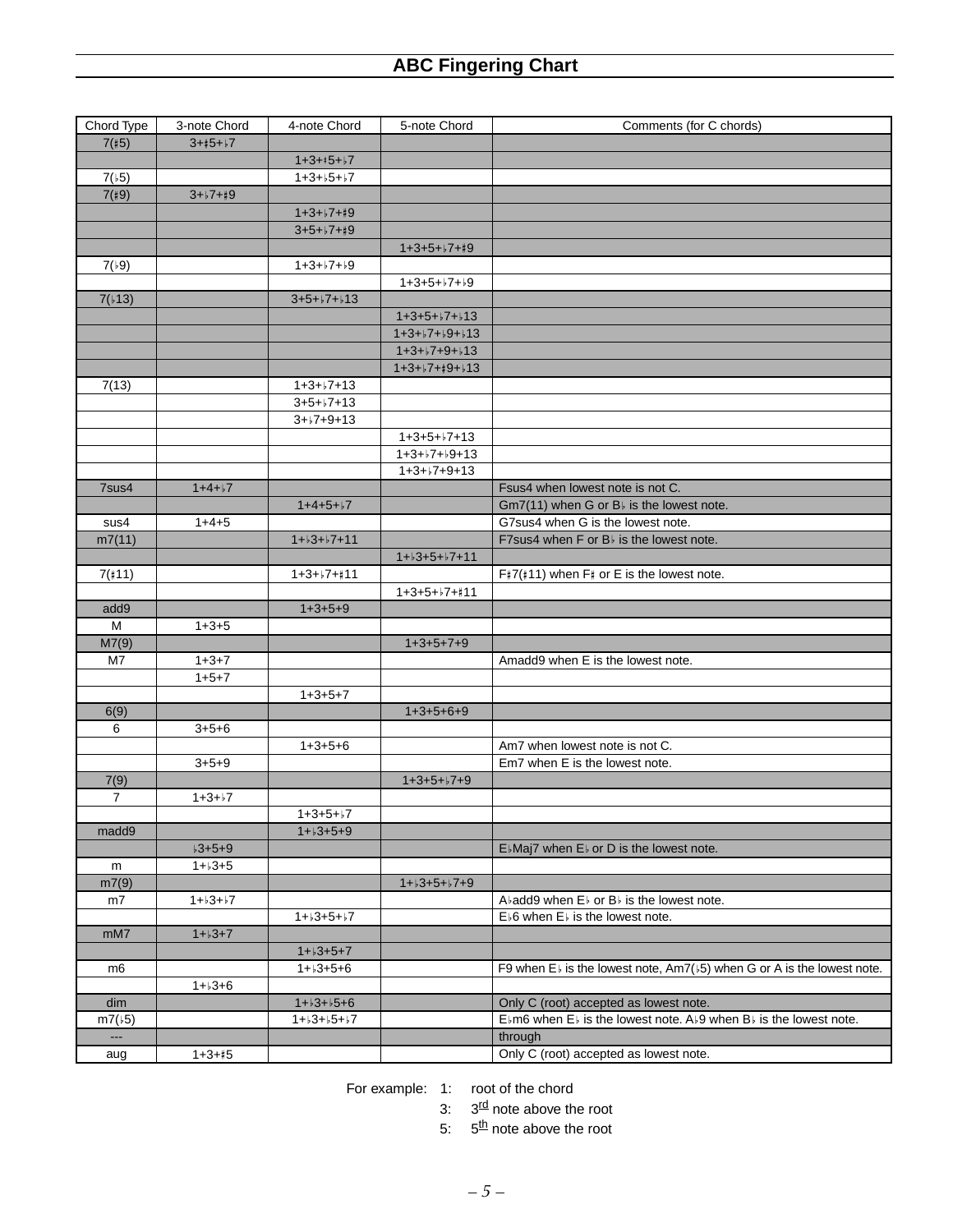## **Tone Generator**

## **(1) TRANSMIT FLOW**

NOTE ON/OFF 9nH ACTIVE SENSING FEH  $\frac{\text{SW1}}{\text{W}}$  MIDI OUT

SW1 MIDI Transmit Channel

Output MIDI CH selects the MIDI Transmit Channel.

## **(2) RECEIVE FLOW**

| NOTE OFF                                      | 8nH                           |                              | <b>MIDI</b><br>IN |
|-----------------------------------------------|-------------------------------|------------------------------|-------------------|
| <b>NOTE ON/OFF</b>                            | 9nH                           |                              |                   |
| <b>BANK SEL MSB</b>                           | $BnH$ , 00H $-$               |                              |                   |
| <b>BANK SEL LSB</b>                           | BnH, 20H —                    |                              |                   |
| <b>MODULATION</b>                             | BnH, $01H$ $\longrightarrow$  |                              |                   |
| DATA ENTRY MSB                                | BnH, 06H                      |                              |                   |
| DATA ENTRY LSB                                | BnH, $26H$ —                  |                              |                   |
| <b>MASTER VOLUME</b>                          | $BnH$ , 07H $\longrightarrow$ |                              |                   |
| <b>PANPOT</b>                                 | $BnH$ , $0AH$ —               |                              |                   |
| <b>EXPRESSION</b>                             | BnH, 0BH -                    |                              |                   |
| HOLD 1                                        | $BnH$ , 40H $\longrightarrow$ |                              |                   |
| <b>SOSTENUTO</b>                              | BnH, $42H$ –                  |                              |                   |
| PORTAMENT CONTROL BnH, 54H -                  |                               |                              |                   |
| EFFECT SEND LEVEL 1                           |                               |                              |                   |
| DATA ENTRY INC                                |                               | $BnH, 60H$ $\longrightarrow$ |                   |
| <b>DATA ENTRY DEC</b>                         | BnH, 61H                      |                              |                   |
| PITCH BEND SENSITIVITY                        |                               |                              |                   |
| BnH, 64H, 00H, 65H, 00H, 06H, mmH             |                               |                              |                   |
| <b>FINE TUNING</b>                            |                               |                              |                   |
| BnH, 64H, 01H, 65H, 00H, 06H, mmH, 26H, 1lH — |                               |                              |                   |
| <b>COARSE TUNING</b>                          |                               |                              |                   |
| BnH, 64H, 02H, 65H, 00H, 06H, mmH-            |                               |                              |                   |
| <b>RPN RESET</b>                              |                               |                              |                   |
| BnH, 64H, 7FH, 65H, 7FH                       |                               |                              |                   |
| ALL SOUND OFF                                 |                               | BnH, 78H, 00H -              |                   |
| RESET ALL CONTROLLERS                         |                               |                              |                   |
|                                               | BnH, 79H, 00H —               |                              |                   |
| ALL NOTE OFF                                  | BnH, 7BH                      |                              |                   |
| OMNI MODE OFF                                 | BnH, 7CH                      |                              |                   |
| OMNI MODE ON                                  | BnH, 7DH                      |                              |                   |
|                                               |                               |                              |                   |
| PROGRAM CHANGE                                | ChH                           |                              |                   |
| PITCH BEND CHANGE                             | $EnH$ —                       |                              |                   |
| F0H 7EH 7FH 09H 01H F7H                       |                               |                              |                   |
| (GM MODE ON)                                  |                               |                              |                   |
| F0H 7FH 7FH 04H 01H llH mmH F7H               |                               |                              |                   |
| (MIDI MASTER VOLUME)                          |                               |                              |                   |
| F0H 43H 1nH 27H 30H 00H 00H mmH 1IH ccH F7H   |                               |                              |                   |
| (MIDI MASTER TUNING)                          |                               |                              |                   |
|                                               |                               |                              |                   |
| <b>ACTIVE SENSING</b>                         | FEH                           |                              |                   |

## **(3) TRANSMIT/RECEIVE DATA**

## **(3-1) CHANNEL VOICE MESSAGES**

## **(3-1-1) NOTE OFF**

| <b>STATUS</b>      |                  | 1000nnn $(8nH)$ n = 0 ~ 15 VOICE CHANNEL NUMBER |
|--------------------|------------------|-------------------------------------------------|
| <b>NOTE NUMBER</b> | Okkkkkkk         | $k = 0$ (C-2) ~ 127 (G8)                        |
| <b>VELOCITY</b>    | 0 <i>vvvvvvv</i> | v: ignored                                      |

Receive-only

## **(3-1-2) NOTE ON/OFF**

| STATUS      |                   | 1001nnnn $(9nH)$ n = 0 ~ 15 VOICE CHANNEL NUMBER |
|-------------|-------------------|--------------------------------------------------|
| NOTE NUMBER | Okkkkkkk          | $k = 0$ (C-2) ~ 127 (G8)                         |
| VELOCITY-   | ( <i>byvvvvvv</i> | $(v\neq 0)$ NOTE ON                              |
|             | 00000000          | $(v=0)$ NOTE OFF                                 |
|             |                   |                                                  |

## **(3-1-3) CONTROL CHANGE**

STATUS 1011nnnn (BnH)n = 0 ~ 15 VOICE CHANNEL NUMBER CONTROL NUMBER 0ccccccc CONTROL VALUE 0vvvvvv

\* CONTROL NUMBER's are not transmitted.

\* Received CONTROL NUMBER's are as follows.

| $c = 0$ | BANK SEL MSB:                                                                 |                                         | $v = 0$ : GM select, 127: RHYTHM select *2 |
|---------|-------------------------------------------------------------------------------|-----------------------------------------|--------------------------------------------|
|         | $c = 32$ BANK SEL LSB:                                                        | Always ignored                          |                                            |
|         | $c = 1$ MODULATION:                                                           | $y = 0 - 127$ *2                        |                                            |
|         | $c = 6$ DATA ENTRY MSB:                                                       | $v = 0 - 127$ *1                        |                                            |
|         | $c = 38$ DATA ENTRY LSB: $v = 0 - 127$ *1                                     |                                         |                                            |
|         | $c = 7$ MASTER VOLUME: $v = 0 - 127$                                          |                                         |                                            |
|         | $c = 10$ PANPOT:                                                              | $v = 0 - 127$                           |                                            |
|         | $c = 11$ EXPRESSION:                                                          | $y = 0 - 127$                           |                                            |
|         | $c = 64$ SUSTAIN SWITCH: $v = 0 \approx 63$ : OFF, $64 \approx 127$ : ON $*2$ |                                         |                                            |
|         | $c = 66$ SOSTENUTO:                                                           | $y = 0 \sim 63$ : OFF, 64 ~ 127 : ON *2 |                                            |
|         | $c = 84$ PORTAMENT CONTROL: $v = 0 - 127$                                     |                                         | $*2$                                       |
|         | $c = 91$ EFFECT SEND LEVEL 1: $v = 0 - 127$                                   |                                         |                                            |
|         | $c = 96$ DATA ENTRY INC: $v = 127$                                            |                                         | $*1$                                       |
|         | $c = 97$ DATA ENTRY DEC: $v = 127$                                            |                                         | $*1$                                       |

\*1 Used only when setting parameter designated by RPN.

\*2 Not effective for rhythm voice.

MODULATION controls vibrato depth.

For both melody and rhythm voices, PANPOT change is relative to the voice's preset value.

PORTAMENT CONTROL portamento time is fixed at 0.

BANK SELECT MSB v=0 selects GM melody voice, v=127 selects GM rhythm voice. All other bank selections set the voice OFF. BANK SELECT LSB is always ignored.

Channel 10 is fixed for rhythm voice; bank select is ineffective.

EFFECT SEND LEVEL 1 controls reverb depth.

## **(3-1-4) PROGRAM CHANGE**

| <b>STATUS</b>           | 1100nnn $(ChH)n = 0 \sim 15$ VOICE CHANNEL NUMBER |
|-------------------------|---------------------------------------------------|
| PROGRAM NUMBER 0ppppppp | $p = 0 \sim 127$                                  |

(Receive)

If receive channel is other than 10, and BANK SELECT MSB = 00, then GM melody voice is selected.

If receive channel is channel 10 and BANK SELECT MSB = 127, then GM rhythm voice is selected.

| Dr1 (Standard Kit):         | $p = 0$  |
|-----------------------------|----------|
| Dr2 (Room Kit):             | $p = 8$  |
| Dr3 (Rock Kit):             | $p = 16$ |
| Dr4 (Electonic Kit):        | $p = 24$ |
| Dr5 (analog Kit):           | $p = 25$ |
| Dr <sub>6</sub> (Jazz Kit): | $p = 32$ |
| Dr7 (Brush Kit):            | $p = 40$ |
| Dr8 (Classic Kit):          | $p = 48$ |

Values other than those listed above are ignored.

#### **(3-1-5) PITCH BEND CHANGE**

| <b>STATUS</b>       | $1110$ nnnn      | (EnH) | $n = 0 \sim 15$ VOICE CHANNEL NUMBER |
|---------------------|------------------|-------|--------------------------------------|
| LSB.                | 0 <i>vvvvvvv</i> |       | PITCH BEND CHANGE LSB                |
| MSB                 | 0 <i>vvvvvvv</i> |       | PITCH BEND CHANGE MSB                |
| Resolution: 14 bits |                  |       |                                      |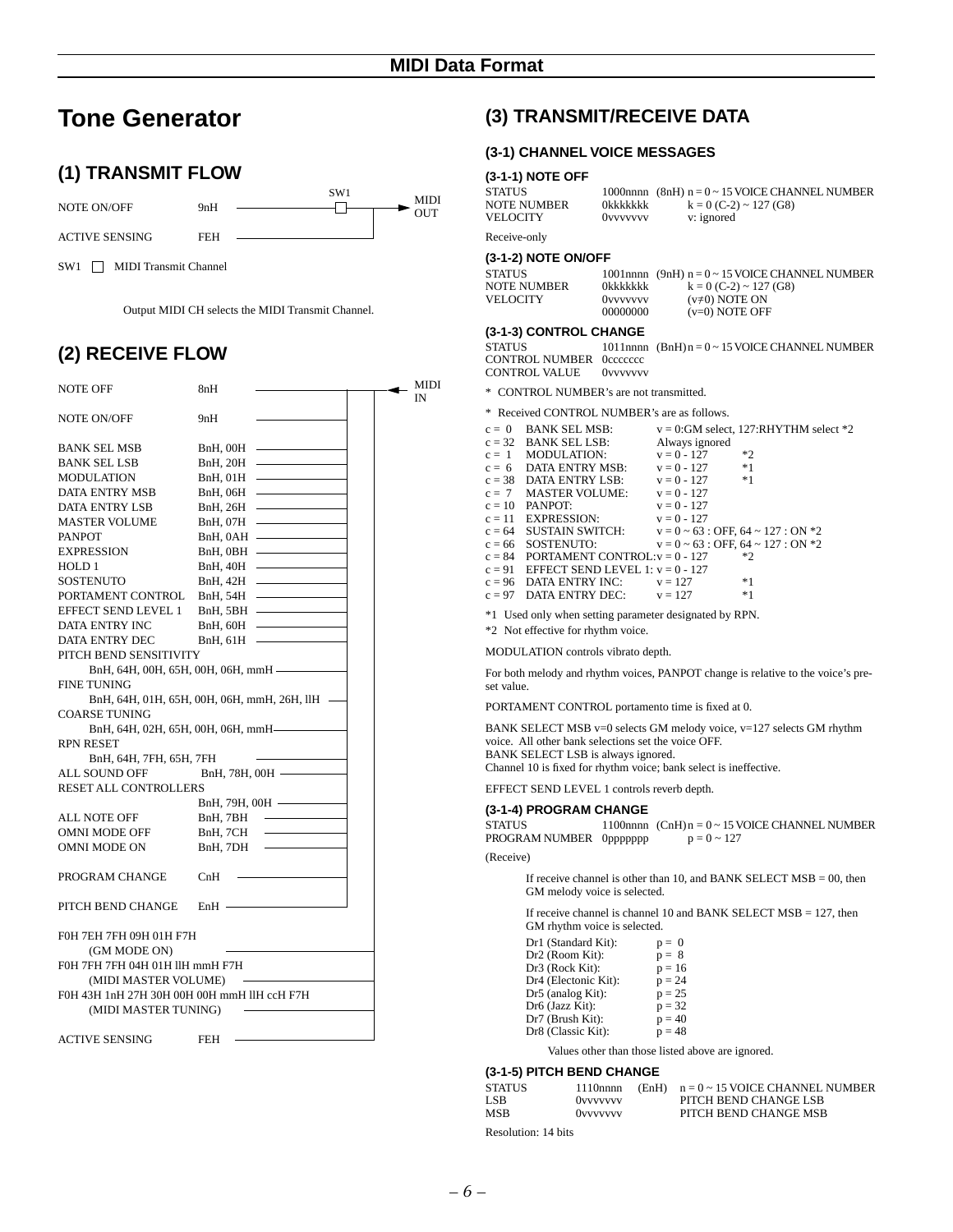| MSB                   |               |
|-----------------------|---------------|
| $00000000B$ ( $00H$ ) | Minimum value |
| 01000000B (40H)       | Middle value  |
| $01111111B$ (7FH)     | Maximum value |

## **(3-2) CHANNEL MODE MESSAGES**

## **(3-2-1) ALL SOUND OFF**

STATUS 1011nnnn (BnH)n = 0 ~ 15 VOICE CHANNEL NUMBER CONTROL NUMBER 01111000<br>CONTROL VALUE 00000000 CONTROL VALUE

Immediately shuts off the sound coming in over the designated channel, and deletes any channel-message conditions (NOTE ON, HOLD ON, etc.).

#### **(3-2-2) RESET ALL CONTROLLERS**

STATUS  $1011$ nnnn  $(BnH)$ n = 0 ~ 15 VOICE CHANNEL NUMBER CONTROL NUMBER 01111001<br>CONTROL VALUE 00000000 **CONTROL VALUE** 

#### Resets controller values as follows.

PITCH BEND CHANGE 0 (center)<br>MODULATION 0 (off) MODULATION 0 (off)<br>EXPRESSION 127 (Max) **EXPRESSION** SUSTAIN SWITCH 0 (off) SOSTENUTO SWITCH 0 (off) RPN Unset condition: internal data does not change PORTAMENT CONTROL Reset

The following data do not change.

PROGRAM CHANGE, BANK SELECT MSA/LSB, VOLUME, PAN. EFFECT SEND LEVEL 1, PITCH BEND SENSITIBITY, FINE TUNING, COARSE TUNING

## **(3-2-3) ALL NOTE OFF**

All ON notes on the relevant channel go OFF. But if HOLD 1 or Sustenuto is ON, sound continues until the HOLD 1 or Sustenuto switches OFF.

#### **(3-2-4) OMNI MODE OFF**

Same processing as for ALL NOTES OFF.

## **(3-2-5) OMNI MODE ON**

Same processing as for ALL NOTES OFF. Note that OMNI does not go ON.

## **(3-3) REGISTERED PARAMETER NUMBER**

## **(3-3-1) PITCH BEND SENSITIVITY**

| <b>RPN MSB</b> | 00H   |                                     |
|----------------|-------|-------------------------------------|
| RPN LSB        | 00H   |                                     |
| DATA ENTRY MSB | mmH   | $mmH = 00H - 18H (0 - 24$ semitone) |
| DATA ENTRY LSB | $---$ | don't care                          |
|                |       |                                     |

\* Initial value is 2 semitones.

## **(3-3-2) MASTER FINE TUNE**

| <b>RPN MSB</b>        | 00H  |
|-----------------------|------|
| <b>RPN LSB</b>        | 01H  |
| DATA ENTRY MSB        | mmH  |
| <b>DATA ENTRY LSB</b> | 11 H |
|                       |      |

 $(mmH, IHH) = (00H, 00H) - (40H, 00H) - (7FH, 7FH)$ (-8192\*100/8192) - 0 - (+8192\*100/8192)

## **(3-3-3) MASTER COARSE TUNE**

| 00H |            |
|-----|------------|
| 02H |            |
| mmH |            |
|     | don't care |
|     |            |

mmH = 28H - 40H - 58H (-24 - 0 - +24 semitone)

## **(3-3-4) RPN RESET**

|                | <b>RPN MSB</b> | 7FH |            |
|----------------|----------------|-----|------------|
| <b>RPN LSB</b> |                | 7FH |            |
|                | DATA ENTRY MSB |     | don't care |
|                | DATA ENTRY LSB | --- | don't care |
|                |                |     |            |

RPN number becomes "unset". Internal setting does not change.

## **(3-4) SYSTEM REALTIME MESSAGES**

#### **(3-4-1) ACTIVE SENSING**

| STATUS | 11111110 | (FEH) |
|--------|----------|-------|
|        |          |       |

Transmitted approximately once every 180ms. Not transmitted while disk read or disk write is in progress.

Receipt of this code causes the system to begin sensing. If status or data fail to arrive within about 500msec, the system clears the MIDI Receive buffer, forces off the current sound and the sustain switch, and resets control values.

## **(3-5) SYSTEM EXCLUSIVE MESSAGE**

## **(3-5-1) GENERAL MIDI MODE ON**

F0H 7EH 7FH 09H 01H F7H

The controller settings are reset to the following values:

| VOLUME                 | 100                                            |
|------------------------|------------------------------------------------|
| PAN                    | Center                                         |
| PROGRAM CHANGE         | 1 (Grandpno)                                   |
| BANK SELECT MSB        | $\Omega$                                       |
| REVERB DEPTH           | 4                                              |
| PITCH BEND CHANGE      | $0$ (center)                                   |
| MODULATION             | $0$ (off)                                      |
| EXPRESSION             | 127 (Max)                                      |
| SUSTAIN SWITCH         | $0$ (off)                                      |
| SOSTENUTO SWITCH       | $0$ (off)                                      |
| RPN                    | Unset condition: internal data does not change |
| PORTAMENT CONTROL      | Reset                                          |
| MIDI MASTER VOLUME     | 127 (Max)                                      |
| PITCH BEND SENSITIBITY | 02 (2 semitones)                               |
| FINE TUNING            | $\Omega$                                       |
| COARSE TUNING          |                                                |
|                        |                                                |

## **(3-5-2) MIDI MASTER VOLUME**

F0H 7FH 7FH 04H 01H llH mmH F7H

Changes the MASTER VOLUME value to "mm". (The "ll"value is ignored.)

## **(3-5-3) MIDI MASTER TUNING**

F0H 43H 1nH 27H 30H 00H 00H mmH llH ccH F7H

Changes the MASTER TUNE value in accordance with "mm" and "ll". ("n" and "cc" values are ignored.)

 $T = M*200/256-100$ 

where

T: Actual tuning value (–99 - +99)

M: Single byte value, formed by "mm" bits 0 -3 followed by "ll" bits 0 -3.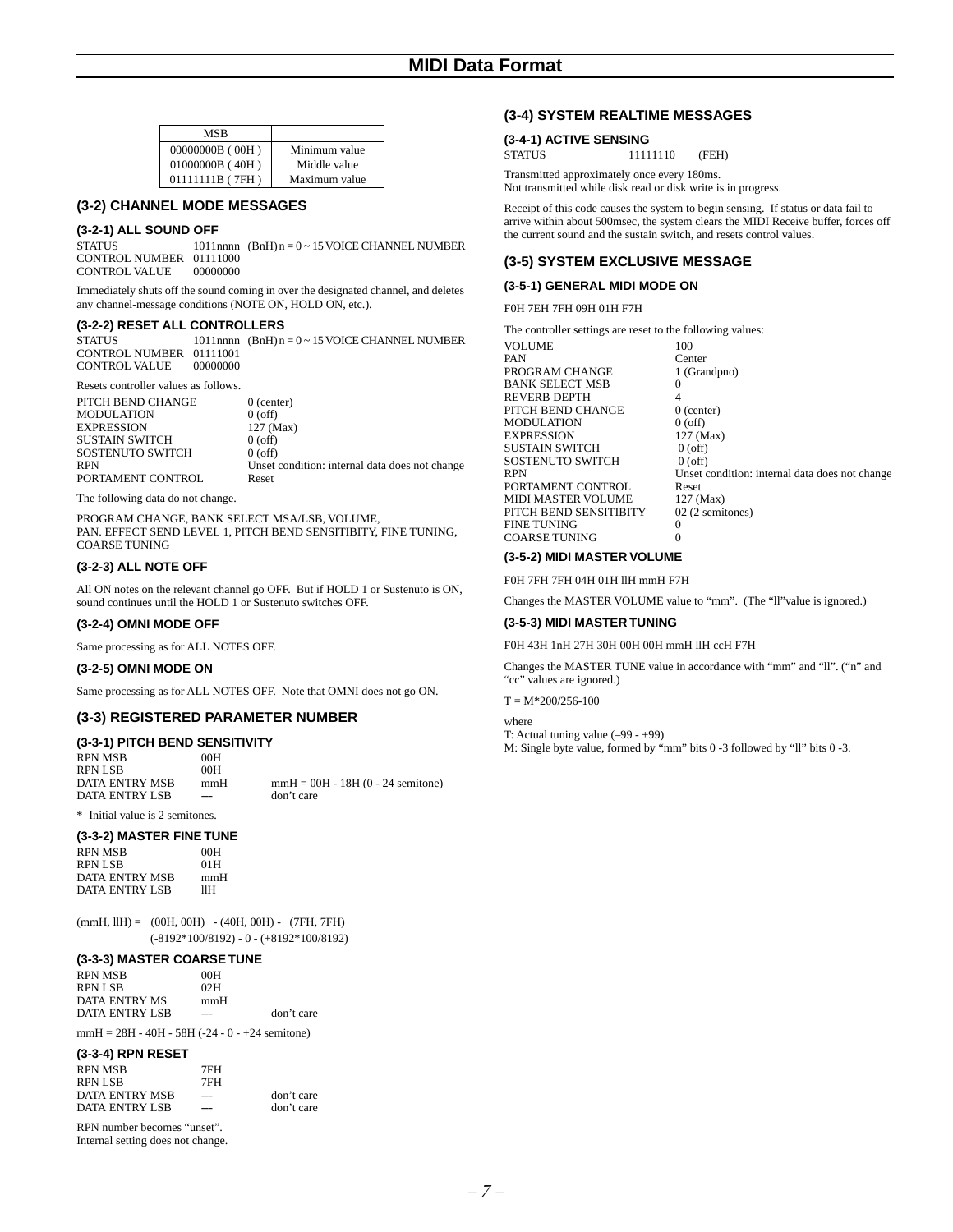## **(4) Interrelation of Keyboard Switch, Sequencer, and Tone Generator**



The system distinguishes between note data received via MIDI and that generated by the internal sequencer (which includes data from the local keyboard). Hold 1, Sustenuto, and other controllers do not make this distinction, however, and affect all notes from both sources.

ALL SOUND OFF makes no distinction between MIDI and local data; it terminates all sound over the relevant channel, regardless of source.

An ALL NOTES OFF message received via MIDI terminates only the MIDI-driven notes on the relevant channel. The sequencer does not record the message.

## **Sequencer**

## **(1) TRANSMIT FLOW**

|            | SW1                                                  |                                                                      |
|------------|------------------------------------------------------|----------------------------------------------------------------------|
| 9nH        |                                                      | $\blacksquare$ MIDI                                                  |
|            |                                                      |                                                                      |
| <b>BnH</b> |                                                      |                                                                      |
| CnH        |                                                      |                                                                      |
| DnH        |                                                      |                                                                      |
| EnH        |                                                      |                                                                      |
|            | SW <sub>2</sub>                                      |                                                                      |
| F8H        |                                                      |                                                                      |
| <b>FAH</b> |                                                      |                                                                      |
| <b>FBH</b> |                                                      |                                                                      |
| <b>FCH</b> |                                                      |                                                                      |
|            |                                                      |                                                                      |
| F2H        |                                                      |                                                                      |
| F3H        |                                                      |                                                                      |
|            |                                                      |                                                                      |
|            |                                                      |                                                                      |
| BnH 79H    |                                                      |                                                                      |
|            |                                                      |                                                                      |
| BnH 7CH    |                                                      |                                                                      |
|            |                                                      |                                                                      |
| BnH 7EH    |                                                      |                                                                      |
| BnH 7FH    |                                                      |                                                                      |
|            |                                                      |                                                                      |
|            |                                                      |                                                                      |
|            | POLYPHONIC KEY PRESSURE AnH<br>RESET ALL CONTROLLERS | BnH 78H<br>BnH 7AH<br>BnH 7DH<br>SYSTEM EXCLUSIVE MESSAGE F0H  F7H - |

SW 1 MIDI Transmit Channel

Transmit channel settings and transmit ON/OFF can be set for each track of the channel.

## SW 2 MIDI Control

Transmission can be set ON or OFF.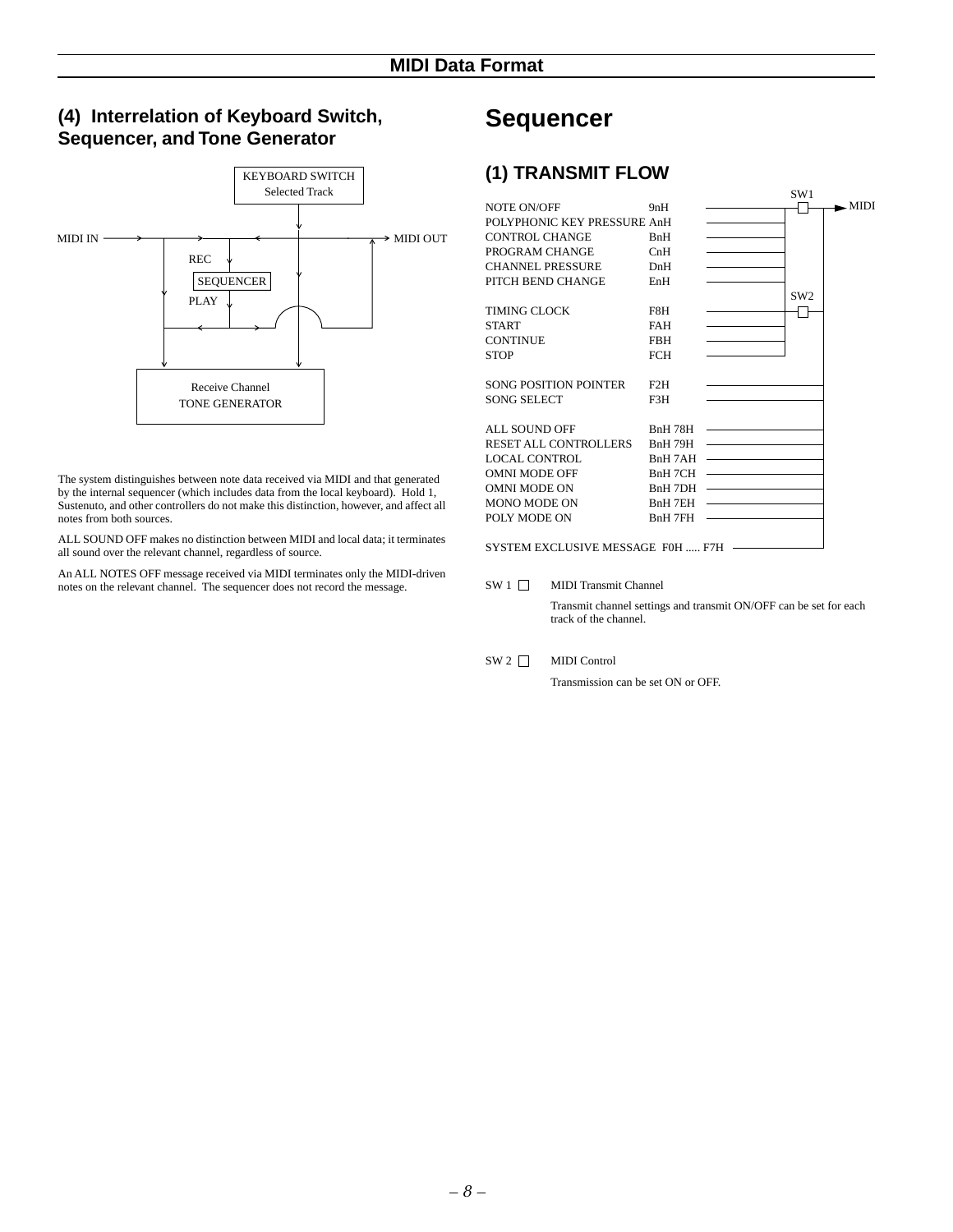MIDI IN

## **(2) RECEIVE FLOW**

| <b>NOTE OFF</b>                   | 8nH            |                 |         |                 |
|-----------------------------------|----------------|-----------------|---------|-----------------|
|                                   |                | SW1             | SW4     |                 |
| <b>NOTE ON/OFF</b>                | 9nH            | ⊣⊦              |         |                 |
| POLYPHONIC KEY PRESSURE AnH       |                |                 |         |                 |
| <b>CONTROL CHANGE</b>             | BnH            |                 |         |                 |
| PROGRAM CHANGE                    | CnH            |                 |         |                 |
| <b>CHANNEL PRESSURE</b>           | DnH            |                 |         |                 |
| PITCH BEND CHANGE                 | EnH            |                 |         |                 |
|                                   |                | SW <sub>2</sub> |         | SW <sub>3</sub> |
| <b>TIMING CLOCK</b>               | F8H            |                 |         |                 |
|                                   |                |                 |         |                 |
| <b>START</b>                      | <b>FAH</b>     |                 |         |                 |
| <b>CONTINUE</b>                   | <b>FBH</b>     |                 |         |                 |
| <b>STOP</b>                       | <b>FCH</b>     |                 |         |                 |
|                                   |                |                 |         |                 |
| <b>SONG POSITION POINTER</b>      | F2H            |                 |         |                 |
| <b>SONG SELECT</b>                | F3H            |                 |         |                 |
|                                   |                |                 |         | SW <sub>4</sub> |
| <b>ALL SOUND OFF</b>              | <b>BnH 78H</b> |                 |         |                 |
| RESET ALL CONTROLLERS             | <b>BnH 79H</b> |                 |         |                 |
| <b>LOCAL CONTROL</b>              | BnH 7AH        |                 |         |                 |
| <b>OMNI MODE OFF</b>              | BnH 7CH        |                 |         |                 |
| <b>OMNI MODE ON</b>               | BnH 7DH        |                 |         |                 |
| <b>MONO MODE ON</b>               | BnH 7EH        |                 |         |                 |
| POLY MODE ON                      | BnH 7FH        |                 |         |                 |
|                                   |                |                 |         | SW <sub>4</sub> |
| SYSTEM EXCLUSIVE MESSAGE F0H  F7H |                |                 |         |                 |
|                                   |                |                 |         |                 |
| F0H 43H 0nH 0AH 04H 0AH           | LM_0086QY      |                 |         |                 |
|                                   | (QYSEQ DATA)   |                 | sum F7H |                 |
| F0H 43H 0nH 7EH 04H 32H           | LM 0086SO      |                 |         |                 |
|                                   | (SONG DATA)    |                 | sum F7H |                 |
| F0H 43H 0nH 0AH 04H 0AH           | LM 0018HO      |                 |         |                 |
|                                   | (HQSEQ DATA)   |                 | sum F7H |                 |
| F0H 43H 0nH 7EH 02H 56H           | LM 0018SO      |                 |         |                 |
|                                   | (SONG DATA)    |                 | sum F7H |                 |

SW 1 Velocity Filter

Sets velocity step recording and edit input ON/OFF.

SW 2  $\Box$  Clock Condition Select

Determines whether the system uses the internal clock or the clock received over MIDI IN.

SW 3 MIDI Control

Sets reception ON or OFF.

SW 4 **INPUT FILTER** 

INPUT FILTER settings determine whether reception is enabled or disabled.

## **(3) TRANSMIT/RECEIVE DATA**

## **(3-1) CHANNEL VOICE MESSAGE**

Transmission occurs only during recording or playback. Transmit channel and transmit ON/OFF can be set for each track.

Reception occurs only during recording. The system always receives over all channels.

For multitrack recording, tracks 0 -15 respectively record MIDI CH 0 -15 data.

\* During RECORD MODE, recording is normally set to "omni on." During multitrack recording, however, "omni" is set "off" and data is divided according to MIDI channel (CH 0 -15).

#### **(3-1-1) NOTE OFF**

| STATUS               | $1000$ nnnn      | $(8nH)$ $n = 0$ ~15 TRACK CHANNEL NUMBER |
|----------------------|------------------|------------------------------------------|
| NOTE NUMBER 0kkkkkkk |                  | $k = 0$ (C-2) ~ 127 (G8)                 |
| VELOCITY             | 0 <i>vvvvvvv</i> | v: ignored                               |

Recording only.

During playback, converted to 9nH kkH 00H.

## **(3-1-2) NOTE ON/OFF**

| $1001$ nnnn          | $(9nH)$ $n = 0 \sim 15$ TRACK CHANNEL NUMBER |
|----------------------|----------------------------------------------|
| NOTE NUMBER 0kkkkkkk | $k = 0$ (C-2) ~ 127 (G8)                     |
| ( <i>byvvvvvv</i>    | $(v\neq 0)$ NOTE ON                          |
| 00000000             | $(v=0)$ NOTE OFF                             |
|                      |                                              |

During recording, can set velocity step recording and edit input ON/OFF.

## **(3-1-3) POLYPHONIC KEY PRESSURE**

| STATUS               | $1010$ nnnn      | $(AnH)$ $n = 0~15$ TRACK CHANNEL NUMBER |
|----------------------|------------------|-----------------------------------------|
| NOTE NUMBER 0kkkkkkk |                  | $k = 0$ (C-2) ~ 127 (G8)                |
| VALUE                | 0 <i>vvvvvvv</i> | $v = 0 - 127$                           |

#### **(3-1-4) CONTROL CHANGE**

STATUS 1011nnnn (BnH)n = 0~15 TRACK CHANNEL NUMBER<br>CONTROL NUMBER 0ccccccc CONTROL NUMBER CONTROL VALUE 0vvvvvvv

All control-change data can be recorded and replayed.

Bank Select MSB and LSB are recorded in combination with received Program Change data; you cannot record Bank Select data independently. During playback, the system transmits Bank Select data followed by the corresponding Program Change data; it is not possible to transmit unaccompanied Bank Select data.

#### **(3-1-5) PROGRAM CHANGE**

STATUS 1100nnnn  $(CnH)n = 0~15$  TRACK CHANNEL NUMBER<br>PROGRAM NUMBER 0ppppppp  $p = 0 ~127$ PROGRAM NUMBER 0ppppppp

When the system receives Program Change data, it records it in combination with the most recently received Bank Select data. If the system has not received any Bank Select data, it records the Bank Select value as 0 (MSB=0, LSB=0). During transmission, the system always includes Bank Select data together with Program Change data.

It is not possible to transmit unaccompanied Program Change data.

## **(3-1-6) CHANNEL PRESSURE**

| STATUS |                  | 1101nnn (DnH) $n = 0 \sim 15$ TRACK CHANNEL NUMBER |
|--------|------------------|----------------------------------------------------|
| VALUE  | 0 <i>vvvvvvv</i> | $v = 0 \sim 127$                                   |

#### **(3-1-7) PITCH BEND CHANGE**

| $\sim$ $\sim$ |                   |                                         |
|---------------|-------------------|-----------------------------------------|
| <b>STATUS</b> | $1110$ nnnn       | $(EnH)$ $n = 0~15$ TRACK CHANNEL NUMBER |
| LSB           | ( <i>byvvvvvv</i> | PITCH BEND LSB $0 \sim 127$             |
| <b>MSB</b>    | 0 <i>vvvvvvv</i>  | PITCH BEND MSB $0 \sim 127$             |

## **(3-2) CHANNEL MODE MESSAGE**

The system can record and replay the following messages.

| RESET ALL CONTROLLERS | BnH 78H |
|-----------------------|---------|
| LOCAL CONTROL         | BnH 7AH |
| OMNI MODE OFF         | BnH 7CH |
| OMNI MODE ON          | BnH 7DH |
| MONO MODE ON          | BnH 7EH |
| POLY MODE ON          | BnH 7FH |
|                       |         |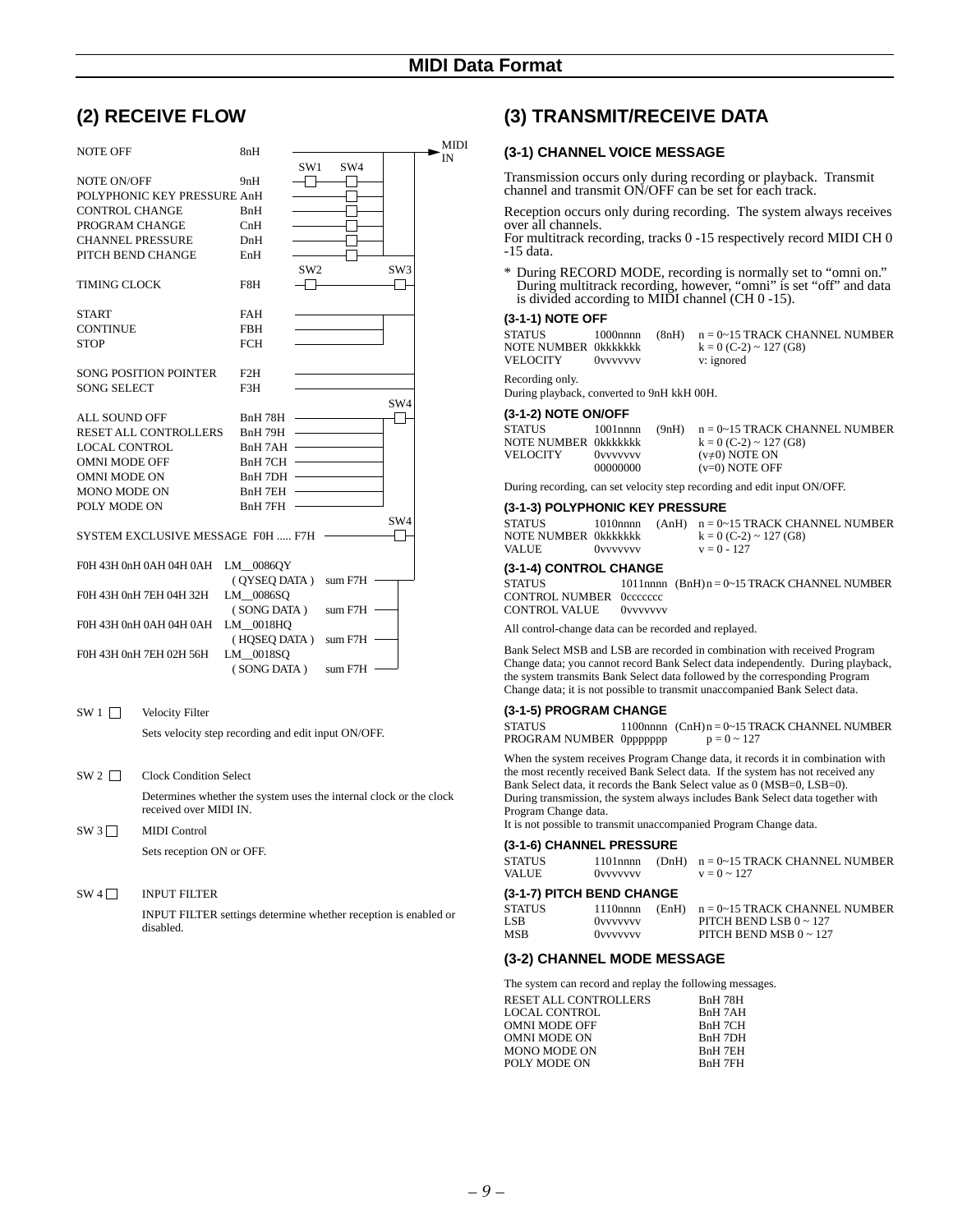## **(3-3) SYSTEM COMMON MESSAGE**

The system supports both transmission and reception of these messages. These messages provide function control data.

They cannot be recorded as sequencer data.

## **(3-3-1) SONG POSITION POINTER**

STATUS 11110010 (F2H)<br>LSB 0vvvvvvv SONG SONG POSITION LSB MSB 0vvvvvvv SONG POSITION MSB

Transmitted when song position is changed during SONG PLAY MODE. Received in SONG PLAY MODE during standby.

## **(3-3-2) SONG SELECT**

STATUS  $11110011$  (F3H)<br>SONG NO 0vvvvvvv  $v = 0 - 9$ SONG NO 0vvvvvvv

Transmitted when a song is selected during SONG PLAY MODE. Received in SONG PLAY MODE during standby.

## **(3-4) SYSTEM REAL TIME MESSAGE**

Cannot be recorded as sequencer data.

## **(3-4-1) TIMING CLOCK**

STATUS 11111000 (F8H)

Determines whether the system uses the internal clock or the clock received over MIDI IN.

Transmit and Receive can be independently enabled or disabled.

## **(3-4-2) START**

STATUS 11111010 (FAH)

Transmission and reception can be enabled or disabled.

## **(3-4-3) CONTINUE**

STATUS 11111011 (FBH)

Transmission and reception can be enabled or disabled.

## **(3-4-4) STOP**

STATUS 11111100 (FCH)

Transmission and reception can be enabled or disabled.

## **(3-5) SYSTEM EXCLUSIVE MESSAGE**

The system records and replay all system-exclusive messages. F0 to F7 are recorded using the same timing, regardless of time disparities in data reception. For replay, interval time is set every 1K bytes.

However, when the initial SONG MODE screen is displayed for the bulk data for 1 song in the QY20 or QY10, the sequence data is handled locally as bulk data for the QY300, when in RECORD MODE, it is recorded as data. While replaying, the sequence data is transmitted via MIDI, but is not handled locally as bulk data for the QY300.

QY300 receives Tracks 1 to 4 of SEQ data and Chord Tr data from within QY10, 20 1-song bulk data.

If QY300 includes QY10 code track code data, the data are quantized into quarternote units for reception.

QY10 11th code is received as 7th Sus4 code.

For information about QY20 and QY10 bulk data. refer to the relevant model's specifications.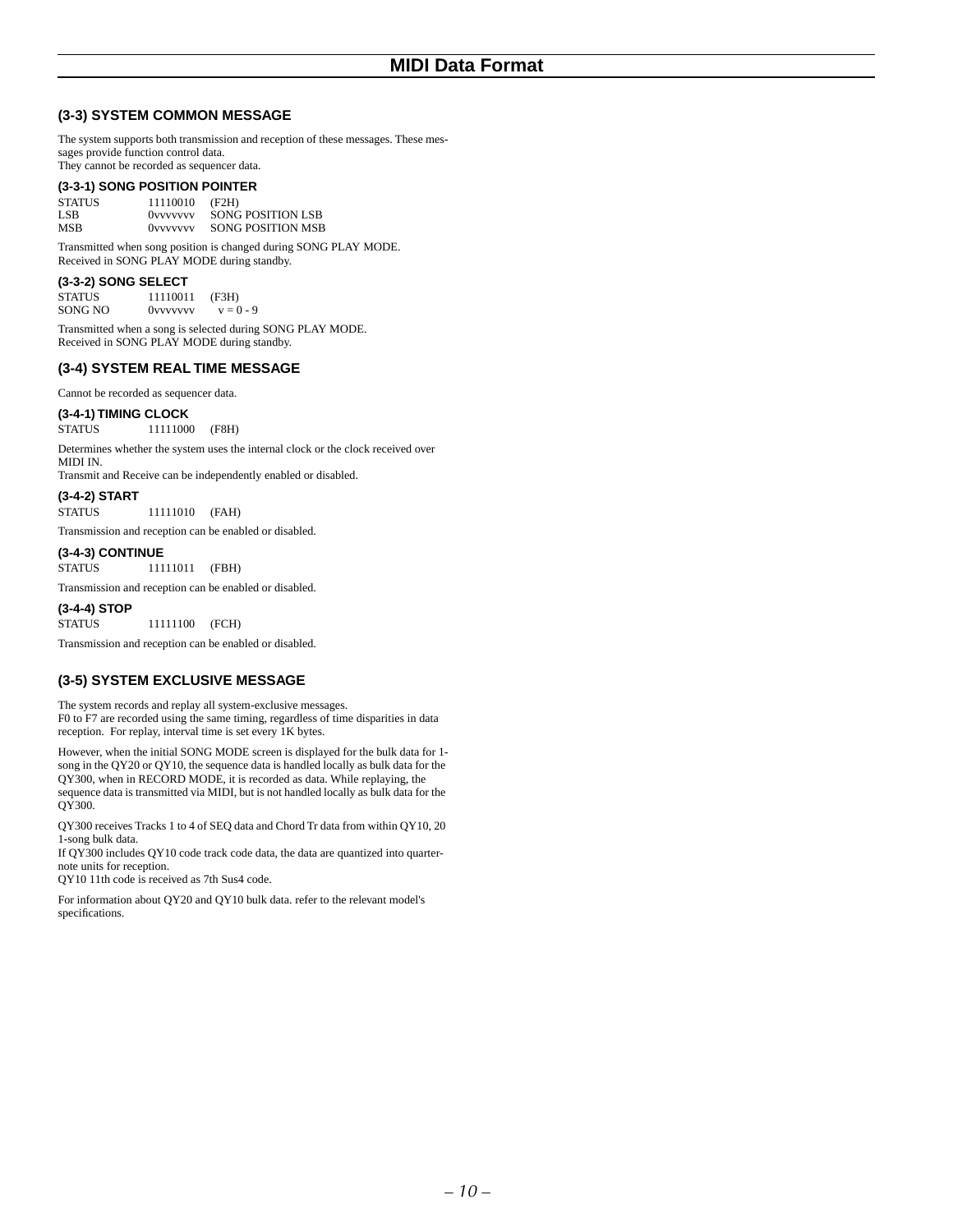| YAMAHA                                                                                                                              |                                                                                                                       |                                                                                                                                                            | [ Music Sequencer --- voice part ] Date:24-MAR-1994<br>Model QY300 MIDI Implementation Chart Version: 1.0                                                                |  |                                                                                                                                                                                                                                                            |
|-------------------------------------------------------------------------------------------------------------------------------------|-----------------------------------------------------------------------------------------------------------------------|------------------------------------------------------------------------------------------------------------------------------------------------------------|--------------------------------------------------------------------------------------------------------------------------------------------------------------------------|--|------------------------------------------------------------------------------------------------------------------------------------------------------------------------------------------------------------------------------------------------------------|
|                                                                                                                                     | Function  :                                                                                                           | Transmitted : Recognized : Remarks                                                                                                                         |                                                                                                                                                                          |  |                                                                                                                                                                                                                                                            |
|                                                                                                                                     |                                                                                                                       | $:Basic$ Default : $1 - 16$ : $1 - 16$ *1 : memorized<br>: Channel Changed : $1 - 16$ *2 : x                                                               |                                                                                                                                                                          |  |                                                                                                                                                                                                                                                            |
| :Mode                                                                                                                               | Default : 3<br>Messages : x                                                                                           | Altered : ************** : x                                                                                                                               | - 3<br>: x                                                                                                                                                               |  |                                                                                                                                                                                                                                                            |
| :Note                                                                                                                               |                                                                                                                       | $: 0 - 127$ $: 0 - 127$ $*3$ :<br>:Number : True voice: ************* : 0 - 127                                                                            |                                                                                                                                                                          |  |                                                                                                                                                                                                                                                            |
|                                                                                                                                     |                                                                                                                       | :Velocity Note ON $\; : \; \circ \;$ 9nH,v=1-127 $: \; \circ \;$ v=1-127<br>Note OFF : $x$ 9nH, $v=0$ : $x$                                                |                                                                                                                                                                          |  |                                                                                                                                                                                                                                                            |
|                                                                                                                                     | :After Key's : x<br>:Touch $Ch's$ : x                                                                                 | -------+----------------+                                                                                                                                  | X<br>: x                                                                                                                                                                 |  |                                                                                                                                                                                                                                                            |
|                                                                                                                                     | Pitch Bender : x                                                                                                      |                                                                                                                                                            |                                                                                                                                                                          |  | : o 0-24 semi *3 :12bit resolution:                                                                                                                                                                                                                        |
| Control<br>Change                                                                                                                   | 0,32 : x<br>1 : x<br>6,38 : x<br>7<br>10<br>11<br>64<br>66<br>84<br>91<br>96,97 : x<br>100, 101 : x<br>120<br>121 : x | $\cdot$ $\cdot$ $\cdot$ $\cdot$<br>: x<br>: x<br>$\cdot \cdot \cdot$ x<br>: x<br>: x<br>$\mathbb{R}^n$ : $\mathbb{R}^n$<br>$\mathbb{R}^n$ : $\mathbb{R}^n$ | : o MSB only *3 : Bank Select<br>$\circ$<br>$\circ$<br>$\circ$<br>$\circ$<br>$\circ$<br>$\circ$<br>$\circ$<br>$\circ$<br>$\circ$<br>$\circ$<br>O<br>$\circ$<br>$\cdot$ 0 |  | *3 :Modulation Wheel:<br>*3 :Data Entry<br>*3:Volume<br>*3 :Panpot<br>*3 : Expression<br>$*3$ : Hold 1<br>*3:Sostenuto<br>*3: Portamento Cont.<br>*3 : Effect Depth<br>*3 :Data INC, DEC<br>*3 :RPN LSB, MSB<br>*3 :All Sound Off<br>*3 :Reset All Cont. : |
|                                                                                                                                     |                                                                                                                       | : Prog<br>: Change : True # : ************* :<br>: Change : True # : ************* :                                                                       |                                                                                                                                                                          |  |                                                                                                                                                                                                                                                            |
|                                                                                                                                     | :System Exclusive : x                                                                                                 |                                                                                                                                                            | $*3:$<br>$\cdot$ 0                                                                                                                                                       |  |                                                                                                                                                                                                                                                            |
|                                                                                                                                     | :System : Song Pos : x<br>: : Song Sel : x<br>: Common : Tune : $x$<br>:System :Clock : x                             |                                                                                                                                                            | $\colon$ $\mathbf{x}$<br>∶ x<br>$\colon$ x<br>: x                                                                                                                        |  |                                                                                                                                                                                                                                                            |
|                                                                                                                                     | :Real Time :Commands: x                                                                                               |                                                                                                                                                            | $\mathbf{X}$ :                                                                                                                                                           |  |                                                                                                                                                                                                                                                            |
|                                                                                                                                     | : $Aux$ : Local ON/OFF : $x$<br>: :All Notes OFF: x<br>:Mes- :Active Sense : o<br>:sages:Reset : x                    |                                                                                                                                                            | : x<br>$\colon$ 0<br>$\colon$ $\circ$<br>∶ x                                                                                                                             |  |                                                                                                                                                                                                                                                            |
| :Notes: $*1 = if$ REC mode, receive all channels.<br>*2 = selected by current track.<br>*3 = receive if input filter switch is off. |                                                                                                                       |                                                                                                                                                            |                                                                                                                                                                          |  |                                                                                                                                                                                                                                                            |
| Mode 1 : OMNI ON, POLY Mode 2 : OMNI ON, MONO<br>o : Yes<br>Mode 3 : OMNI OFF, POLY Mode 4 : OMNI OFF, MONO<br>x : No               |                                                                                                                       |                                                                                                                                                            |                                                                                                                                                                          |  |                                                                                                                                                                                                                                                            |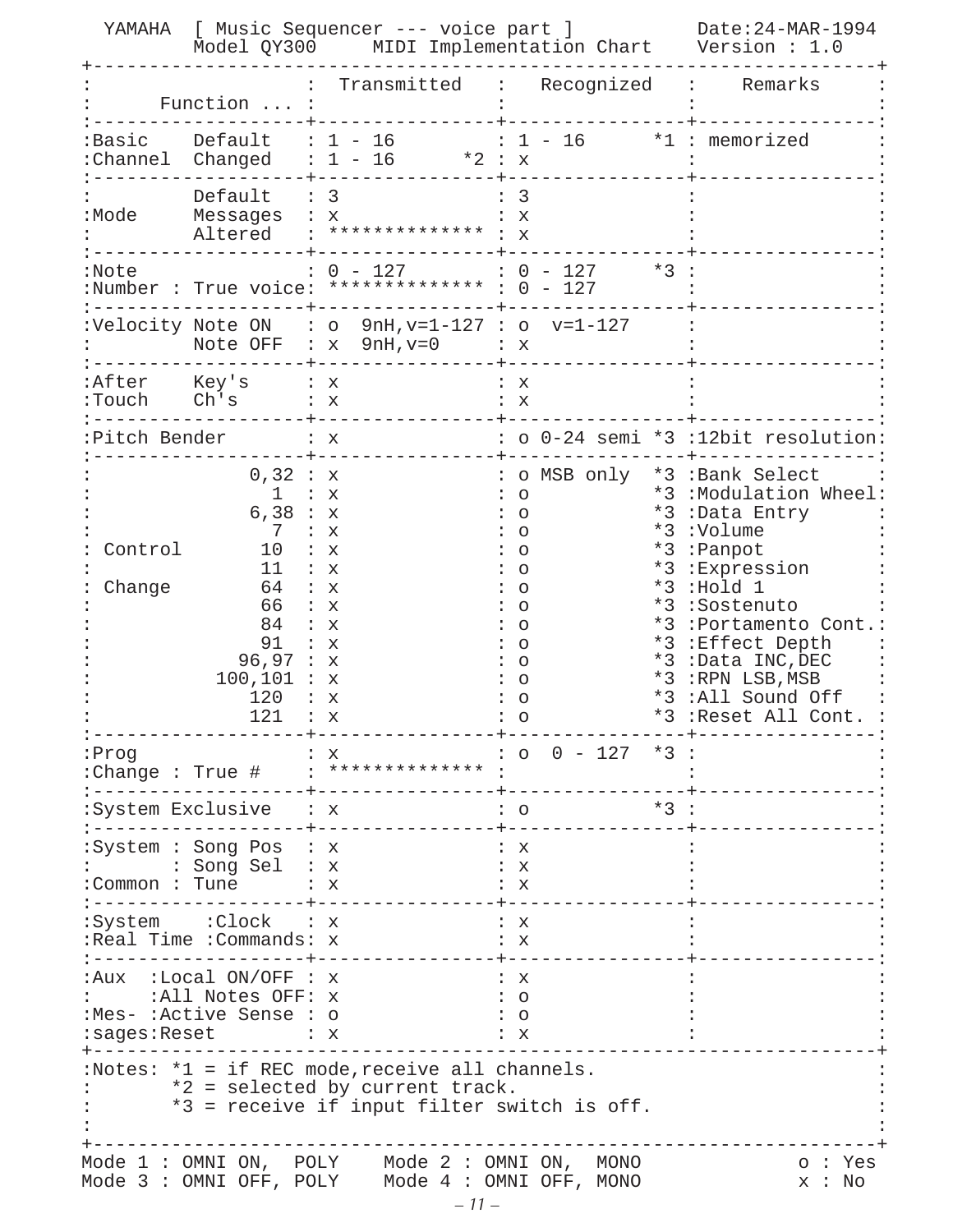| YAMAHA                                                                                                                                                                                                                                                                                                                              |                                                                                                 | [ Music Sequencer --- sequencer part ]<br>Model QY300 MIDI Implementation Chart Version : 1.0 | Date: 24-MAR-1994                            |             |  |
|-------------------------------------------------------------------------------------------------------------------------------------------------------------------------------------------------------------------------------------------------------------------------------------------------------------------------------------|-------------------------------------------------------------------------------------------------|-----------------------------------------------------------------------------------------------|----------------------------------------------|-------------|--|
|                                                                                                                                                                                                                                                                                                                                     | Function  :                                                                                     | Transmitted                                                                                   | Recognized                                   | Remarks     |  |
| :Basic                                                                                                                                                                                                                                                                                                                              | Default<br>:Channel Changed                                                                     | $: 1 - 16$<br>: x                                                                             | $: 1 - 16$<br>: x                            | : memorized |  |
| :Mode                                                                                                                                                                                                                                                                                                                               | Default<br>Messages : x<br>Altered                                                              | : x<br>$:$ ************** : $X$                                                               | X<br>$\mathbf{x}$                            |             |  |
| :Note                                                                                                                                                                                                                                                                                                                               |                                                                                                 | 0 - 127<br>:Number : True voice: ************* : 0 - 127                                      | $: 0 - 127$<br>$*2$                          |             |  |
|                                                                                                                                                                                                                                                                                                                                     |                                                                                                 | :Velocity Note ON : o $9nH, v=1-127$ : o $v=1-127$<br>Note OFF : $x$ 9nH, $v=0$               | X                                            |             |  |
| :After<br>:Touch Ch's                                                                                                                                                                                                                                                                                                               | Key's                                                                                           | $\circ$<br>$\bigcirc$                                                                         | $*2$<br>O<br>$*2$<br>$\circ$                 |             |  |
| Pitch Bender                                                                                                                                                                                                                                                                                                                        |                                                                                                 |                                                                                               | $*2$<br>$\Omega$                             |             |  |
|                                                                                                                                                                                                                                                                                                                                     | $0 - 121:$ o                                                                                    |                                                                                               | $*2$<br>O                                    |             |  |
| Control                                                                                                                                                                                                                                                                                                                             |                                                                                                 |                                                                                               |                                              |             |  |
| Change                                                                                                                                                                                                                                                                                                                              |                                                                                                 |                                                                                               |                                              |             |  |
|                                                                                                                                                                                                                                                                                                                                     |                                                                                                 |                                                                                               |                                              |             |  |
|                                                                                                                                                                                                                                                                                                                                     |                                                                                                 |                                                                                               |                                              |             |  |
|                                                                                                                                                                                                                                                                                                                                     |                                                                                                 |                                                                                               |                                              |             |  |
| . Fr.og                                                                                                                                                                                                                                                                                                                             | :Change : True #                                                                                | $\therefore$ 0 0 - 127 $\therefore$ 0 0 - 127 $*2$<br><u>:</u> ************** :               |                                              |             |  |
|                                                                                                                                                                                                                                                                                                                                     | :System Exclusive : o                                                                           |                                                                                               | $*2$ $*5$<br>∶ ○                             |             |  |
|                                                                                                                                                                                                                                                                                                                                     | :System : Song Pos : o<br>: Song Sel : o                                                        | ---+----------------+-<br>*3 : 0<br>$*3:$ 0                                                   | *3 :<br>$*3:$                                |             |  |
|                                                                                                                                                                                                                                                                                                                                     | : Common : Tune $: x$                                                                           |                                                                                               | : x                                          |             |  |
|                                                                                                                                                                                                                                                                                                                                     | :System :Clock : o<br>Real Time : Commands: o:                                                  | *3 : 0<br>$*3:0$                                                                              | *4 :<br>$*3:$                                |             |  |
|                                                                                                                                                                                                                                                                                                                                     | :Aux $:$ Local ON/OFF $:$ o<br>:All Notes OFF: x<br>:Mes- :Active Sense : o<br>:sages:Reset : x |                                                                                               | *2 :<br>$\cdot$ $\circ$<br>: x<br>∶ x<br>: x |             |  |
| :Notes: *1 = receive if velocity parameter is 'ext' in step REC mode.<br>if parameter is not 'ext', velocity is fixed to 1 - 127.<br>*2 = receive if input filter switch is off.<br>*3 = if MIDI control switch is on.<br>*4 = receive clock at MIDI sync mode.<br>*5 = Record Data in Rec, Receive QY10,20 SONG data in Song Top : |                                                                                                 |                                                                                               |                                              |             |  |
| Mode 1 : OMNI ON, POLY Mode 2 : OMNI ON, MONO<br>o : Yes<br>Mode 3 : OMNI OFF, POLY Mode 4 : OMNI OFF, MONO<br>x : No<br>$-12-$                                                                                                                                                                                                     |                                                                                                 |                                                                                               |                                              |             |  |